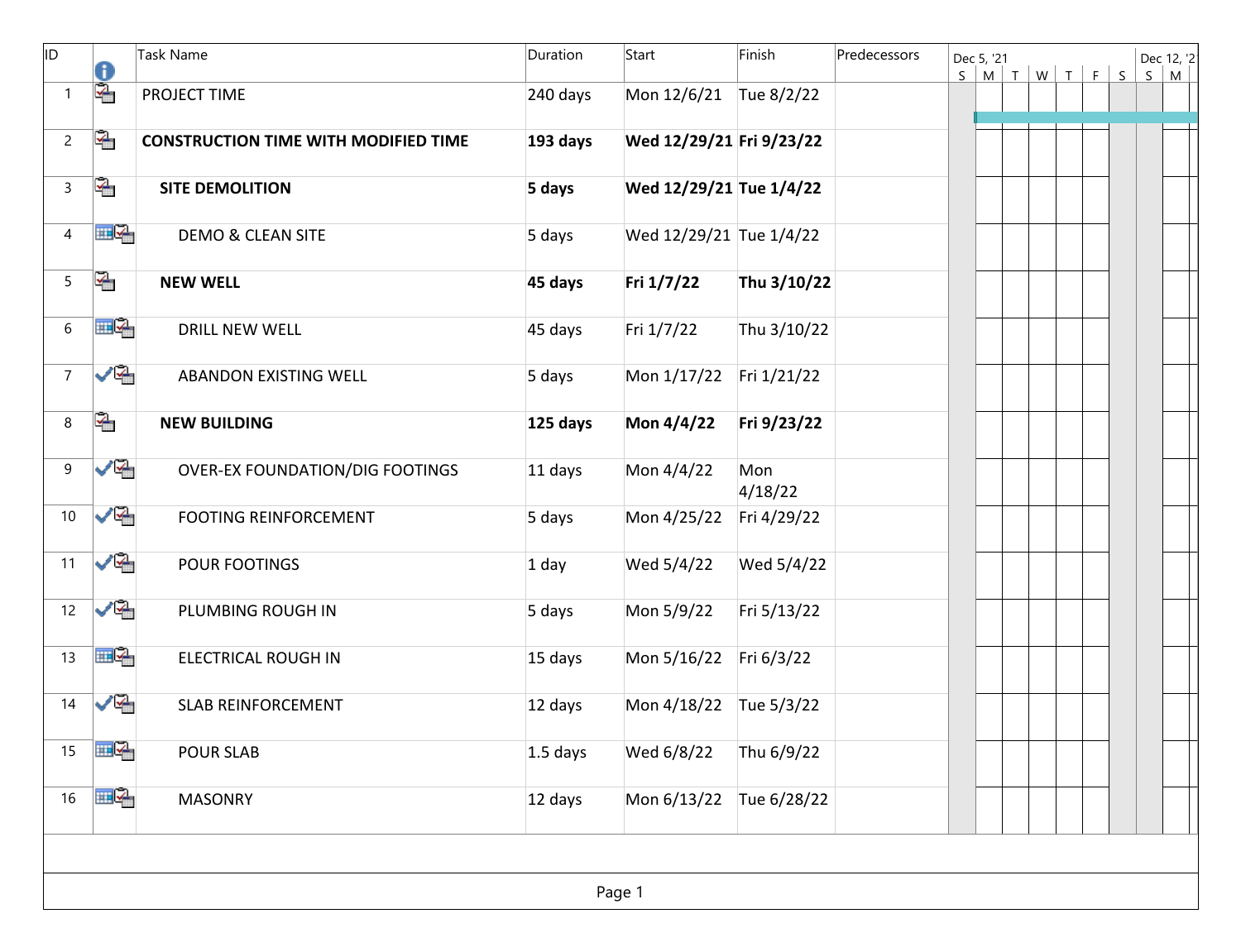| ID. | 0   | Task Name                              | Duration | Start                   | Finish                | Predecessors | Dec 5, '21 |  | $S$ $M$ $T$ $W$ $T$ $F$ $S$ | S | Dec 12, '2<br>M |  |
|-----|-----|----------------------------------------|----------|-------------------------|-----------------------|--------------|------------|--|-----------------------------|---|-----------------|--|
| 17  | 噊   | <b>ROOF</b>                            | 13 days  | Wed 6/29/22             | Fri 7/15/22           | <b>16</b>    |            |  |                             |   |                 |  |
| 18  | ↞   | <b>WALL COATINGS</b>                   | 3 days   | Mon 7/18/22             | Wed<br>7/20/22        | 17           |            |  |                             |   |                 |  |
| 19  | ↞   | <b>ELECTRICAL</b>                      | 30 days  | Thu 7/21/22             | Wed<br>8/31/22        | 18           |            |  |                             |   |                 |  |
| 20  | ⊞⊵  | <b>PLUMBING</b>                        | 7 days   | Wed 7/6/22              | Thu 7/14/22           |              |            |  |                             |   |                 |  |
| 21  | ⊞⊵  | <b>HVAC</b>                            | 7 days   | Wed 7/6/22              | Thu 7/14/22           |              |            |  |                             |   |                 |  |
| 22  | 囲る  | <b>FLOOR &amp; FINAL COATINGS</b>      | 5 days   | Mon 9/5/22              | Fri 9/9/22            |              |            |  |                             |   |                 |  |
| 23  | HP. | INSTALL ARSENIC EQUIPMENT              | 5 days   | Mon 9/19/22             | Fri 9/23/22           |              |            |  |                             |   |                 |  |
| 24  | 우   | <b>NEW SLUDGE BEDS</b>                 | 57 days  | Mon 4/11/22 Tue 6/28/22 |                       |              |            |  |                             |   |                 |  |
| 25  | ✓⋐  | <b>OVER-EX FOUNDATION/DIG FOOTINGS</b> | 10 days  | Mon 4/11/22             | Fri 4/22/22           |              |            |  |                             |   |                 |  |
| 26  | ⊞⊵  | SITE PIPING                            | 20 days  | Mon 4/25/22             | Tue 6/28/22           |              |            |  |                             |   |                 |  |
| 27  | ⊞⊵  | FORM BED FLOOR                         | 16 days  | Tue 5/3/22              | Mon 6/6/22            |              |            |  |                             |   |                 |  |
| 28  | 哈   | FORM BED WALLS                         | 3 days   | Wed 6/8/22              | Fri 6/10/22           |              |            |  |                             |   |                 |  |
| 29  | ఆ   | <b>BED REINFORCEMENT</b>               | 3 days   | Wed 6/1/22              | Fri 6/3/22            |              |            |  |                             |   |                 |  |
| 30  | ⊞⊵  | POUR BED FLOOR                         | 3 days   | Wed 6/1/22              | Fri 6/3/22            |              |            |  |                             |   |                 |  |
| 31  | ↞   | POUR BED WALLS                         | $1$ day  | Tue 6/14/22             | Tue 6/14/22           |              |            |  |                             |   |                 |  |
| 32  | 수   | <b>SITE WORK</b>                       | 30 days  | Thu 7/21/22             | <b>Wed</b><br>8/31/22 |              |            |  |                             |   |                 |  |
|     |     |                                        |          |                         |                       |              |            |  |                             |   |                 |  |
|     |     |                                        |          | Page 2                  |                       |              |            |  |                             |   |                 |  |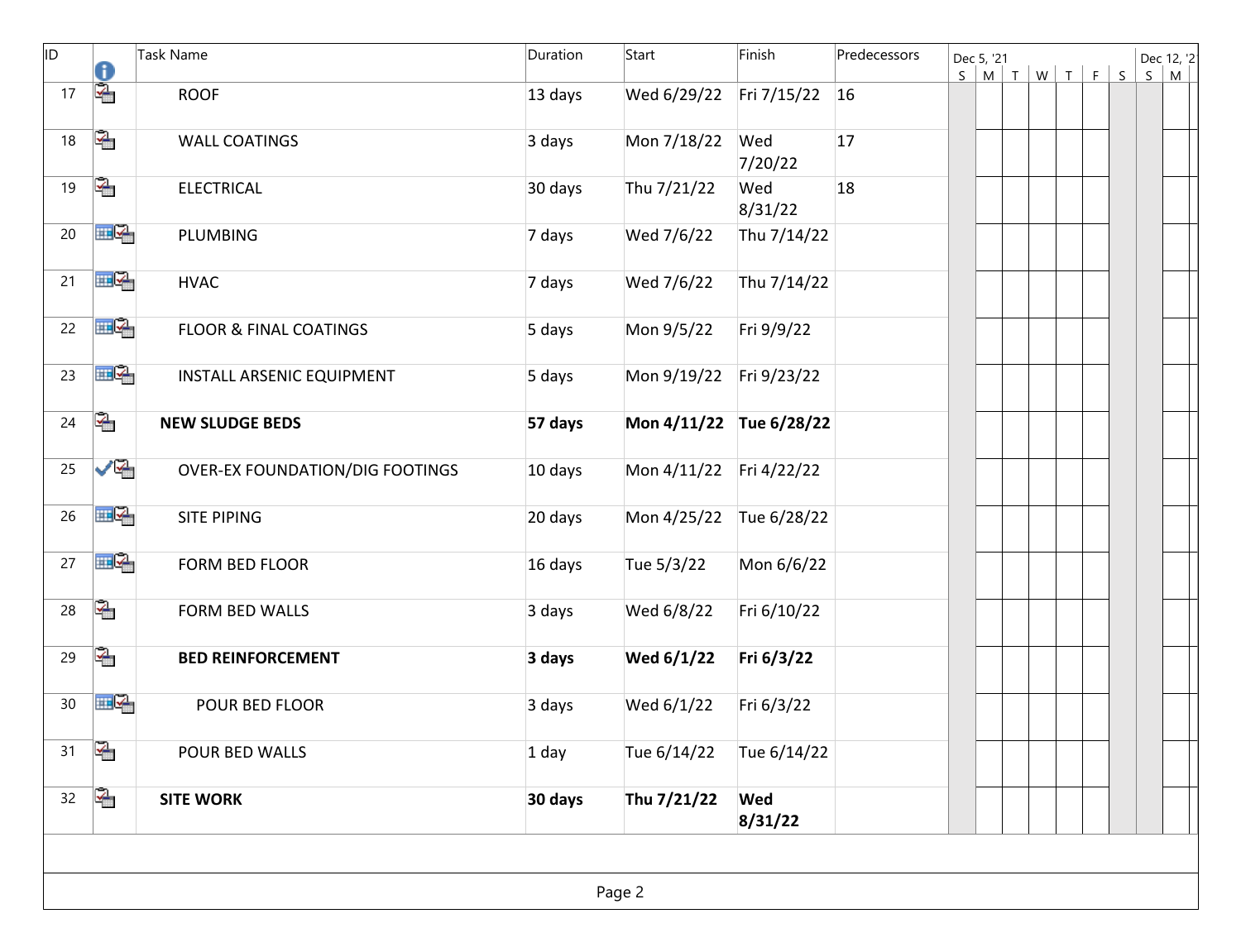| İID |    | <b>Task Name</b>                        | <b>Duration</b> | Start       | Finish         | Predecessors |   | Dec 5, '21         |  |     |              |    | Dec 12, '2 |
|-----|----|-----------------------------------------|-----------------|-------------|----------------|--------------|---|--------------------|--|-----|--------------|----|------------|
|     |    |                                         |                 |             |                |              | S | $ M $ T $_{\rm i}$ |  | WTF | $\mathsf{S}$ | S. | M          |
| 33  | ⊞⊵ | <b>SHAPE AND GRADE SITE &amp; PONDS</b> | 5 days          | Mon 8/15/22 | Fri 8/19/22    |              |   |                    |  |     |              |    |            |
| 34  | ⊞⊵ | <b>CONCRETE WORK IN PONDS</b>           | 5 days          | Thu 7/21/22 | Wed<br>7/27/22 |              |   |                    |  |     |              |    |            |
| 35  | 족  | <b>RIP RAP IN PONDS</b>                 | 10 days         | Thu 7/28/22 | Wed<br>8/10/22 | 34           |   |                    |  |     |              |    |            |
| 36  | 唵  | <b>CONCRETE WORK AROUND BUILDING</b>    | 5 days          | Thu 8/11/22 | Wed<br>8/17/22 | 35           |   |                    |  |     |              |    |            |
| 37  | ↞  | <b>LANDSCAPING</b>                      | 10 days         | Thu 8/18/22 | Wed<br>8/31/22 | 36           |   |                    |  |     |              |    |            |
|     |    |                                         |                 |             |                |              |   |                    |  |     |              |    |            |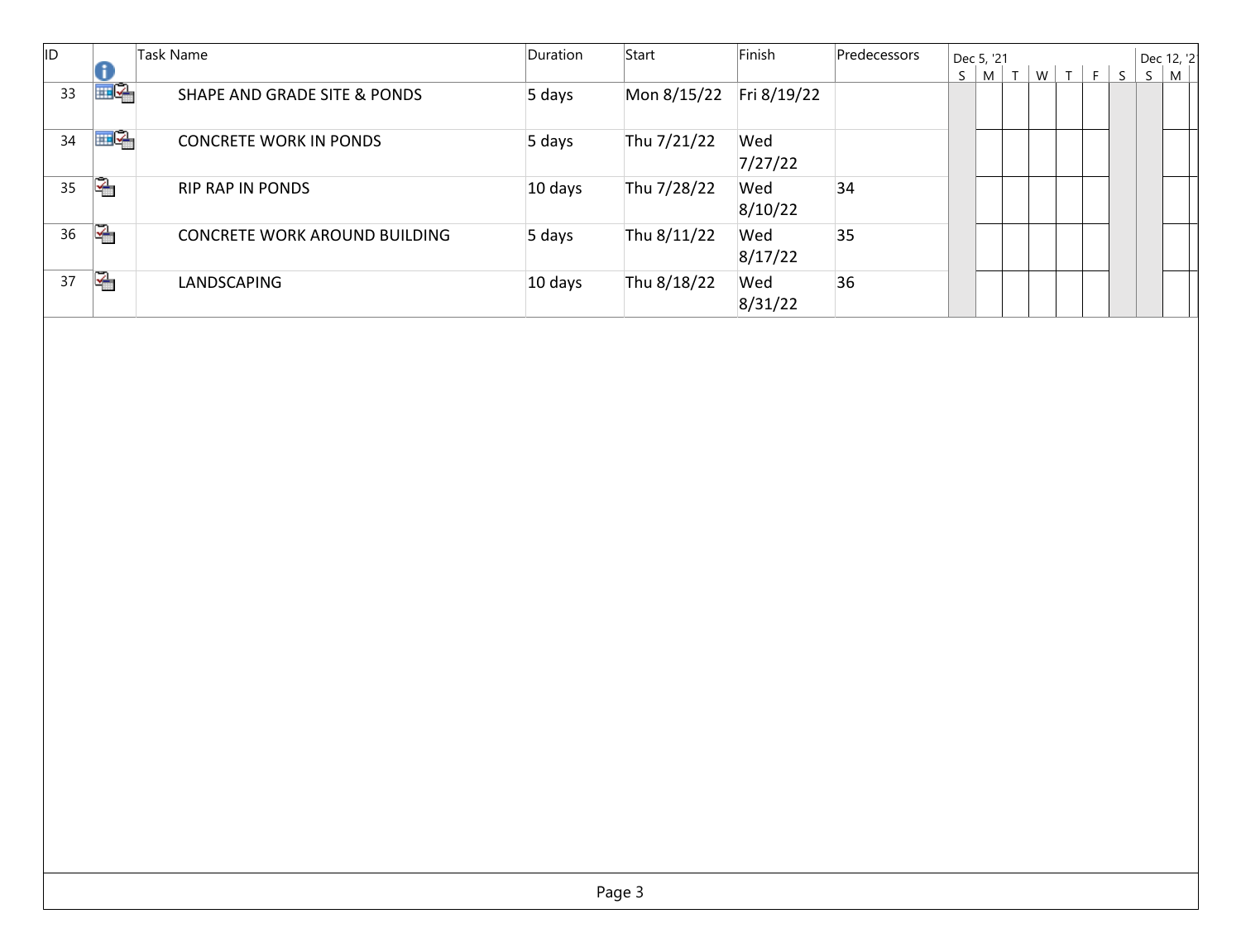| 21 |        |                              |
|----|--------|------------------------------|
|    |        |                              |
|    |        |                              |
|    |        |                              |
|    |        | <b>SITE DEMOLITION</b>       |
|    | 80%    |                              |
|    |        | <b>DEMO &amp; CLEAN SITE</b> |
|    |        |                              |
|    |        | 89%                          |
|    |        | 100%<br><b>ABANDON EX</b>    |
|    |        |                              |
|    |        |                              |
|    |        |                              |
|    |        |                              |
|    |        |                              |
|    |        |                              |
|    |        |                              |
|    |        |                              |
|    |        |                              |
|    |        |                              |
|    |        |                              |
|    |        |                              |
|    |        |                              |
|    | Page 4 |                              |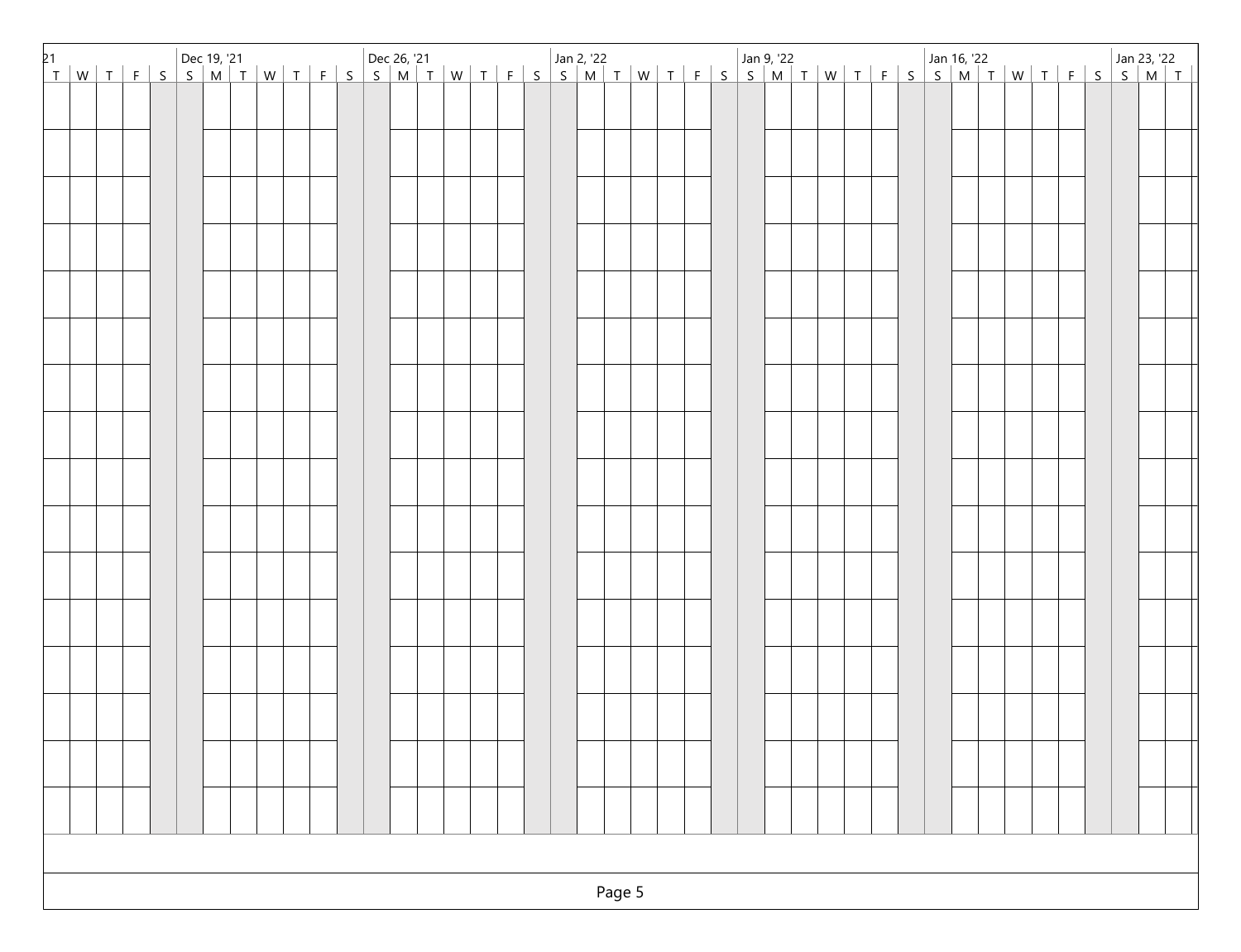| 21<br>T   W   T   F   S   S   M   T   W   T   F   S   S   M   T   W   T   F   S   S   M   T   W   T   F   S   S   M   T   W   T   F   S   S   M   T   W   T   F   S   S   M   T   W   T   F   S   S   M   T   W   T   F   S   S |  |  |  |  |  |  |  |  |  |  |  |  |  |  |  |  |  |  |  |  |  |  |
|---------------------------------------------------------------------------------------------------------------------------------------------------------------------------------------------------------------------------------|--|--|--|--|--|--|--|--|--|--|--|--|--|--|--|--|--|--|--|--|--|--|
|                                                                                                                                                                                                                                 |  |  |  |  |  |  |  |  |  |  |  |  |  |  |  |  |  |  |  |  |  |  |
|                                                                                                                                                                                                                                 |  |  |  |  |  |  |  |  |  |  |  |  |  |  |  |  |  |  |  |  |  |  |
|                                                                                                                                                                                                                                 |  |  |  |  |  |  |  |  |  |  |  |  |  |  |  |  |  |  |  |  |  |  |
|                                                                                                                                                                                                                                 |  |  |  |  |  |  |  |  |  |  |  |  |  |  |  |  |  |  |  |  |  |  |
|                                                                                                                                                                                                                                 |  |  |  |  |  |  |  |  |  |  |  |  |  |  |  |  |  |  |  |  |  |  |
|                                                                                                                                                                                                                                 |  |  |  |  |  |  |  |  |  |  |  |  |  |  |  |  |  |  |  |  |  |  |
|                                                                                                                                                                                                                                 |  |  |  |  |  |  |  |  |  |  |  |  |  |  |  |  |  |  |  |  |  |  |
|                                                                                                                                                                                                                                 |  |  |  |  |  |  |  |  |  |  |  |  |  |  |  |  |  |  |  |  |  |  |
|                                                                                                                                                                                                                                 |  |  |  |  |  |  |  |  |  |  |  |  |  |  |  |  |  |  |  |  |  |  |
|                                                                                                                                                                                                                                 |  |  |  |  |  |  |  |  |  |  |  |  |  |  |  |  |  |  |  |  |  |  |
|                                                                                                                                                                                                                                 |  |  |  |  |  |  |  |  |  |  |  |  |  |  |  |  |  |  |  |  |  |  |
|                                                                                                                                                                                                                                 |  |  |  |  |  |  |  |  |  |  |  |  |  |  |  |  |  |  |  |  |  |  |
|                                                                                                                                                                                                                                 |  |  |  |  |  |  |  |  |  |  |  |  |  |  |  |  |  |  |  |  |  |  |
|                                                                                                                                                                                                                                 |  |  |  |  |  |  |  |  |  |  |  |  |  |  |  |  |  |  |  |  |  |  |
|                                                                                                                                                                                                                                 |  |  |  |  |  |  |  |  |  |  |  |  |  |  |  |  |  |  |  |  |  |  |
|                                                                                                                                                                                                                                 |  |  |  |  |  |  |  |  |  |  |  |  |  |  |  |  |  |  |  |  |  |  |
|                                                                                                                                                                                                                                 |  |  |  |  |  |  |  |  |  |  |  |  |  |  |  |  |  |  |  |  |  |  |
|                                                                                                                                                                                                                                 |  |  |  |  |  |  |  |  |  |  |  |  |  |  |  |  |  |  |  |  |  |  |
|                                                                                                                                                                                                                                 |  |  |  |  |  |  |  |  |  |  |  |  |  |  |  |  |  |  |  |  |  |  |
|                                                                                                                                                                                                                                 |  |  |  |  |  |  |  |  |  |  |  |  |  |  |  |  |  |  |  |  |  |  |
|                                                                                                                                                                                                                                 |  |  |  |  |  |  |  |  |  |  |  |  |  |  |  |  |  |  |  |  |  |  |
|                                                                                                                                                                                                                                 |  |  |  |  |  |  |  |  |  |  |  |  |  |  |  |  |  |  |  |  |  |  |
|                                                                                                                                                                                                                                 |  |  |  |  |  |  |  |  |  |  |  |  |  |  |  |  |  |  |  |  |  |  |
|                                                                                                                                                                                                                                 |  |  |  |  |  |  |  |  |  |  |  |  |  |  |  |  |  |  |  |  |  |  |
|                                                                                                                                                                                                                                 |  |  |  |  |  |  |  |  |  |  |  |  |  |  |  |  |  |  |  |  |  |  |
|                                                                                                                                                                                                                                 |  |  |  |  |  |  |  |  |  |  |  |  |  |  |  |  |  |  |  |  |  |  |
|                                                                                                                                                                                                                                 |  |  |  |  |  |  |  |  |  |  |  |  |  |  |  |  |  |  |  |  |  |  |
|                                                                                                                                                                                                                                 |  |  |  |  |  |  |  |  |  |  |  |  |  |  |  |  |  |  |  |  |  |  |
|                                                                                                                                                                                                                                 |  |  |  |  |  |  |  |  |  |  |  |  |  |  |  |  |  |  |  |  |  |  |
|                                                                                                                                                                                                                                 |  |  |  |  |  |  |  |  |  |  |  |  |  |  |  |  |  |  |  |  |  |  |
|                                                                                                                                                                                                                                 |  |  |  |  |  |  |  |  |  |  |  |  |  |  |  |  |  |  |  |  |  |  |
|                                                                                                                                                                                                                                 |  |  |  |  |  |  |  |  |  |  |  |  |  |  |  |  |  |  |  |  |  |  |
|                                                                                                                                                                                                                                 |  |  |  |  |  |  |  |  |  |  |  |  |  |  |  |  |  |  |  |  |  |  |
| Page 6                                                                                                                                                                                                                          |  |  |  |  |  |  |  |  |  |  |  |  |  |  |  |  |  |  |  |  |  |  |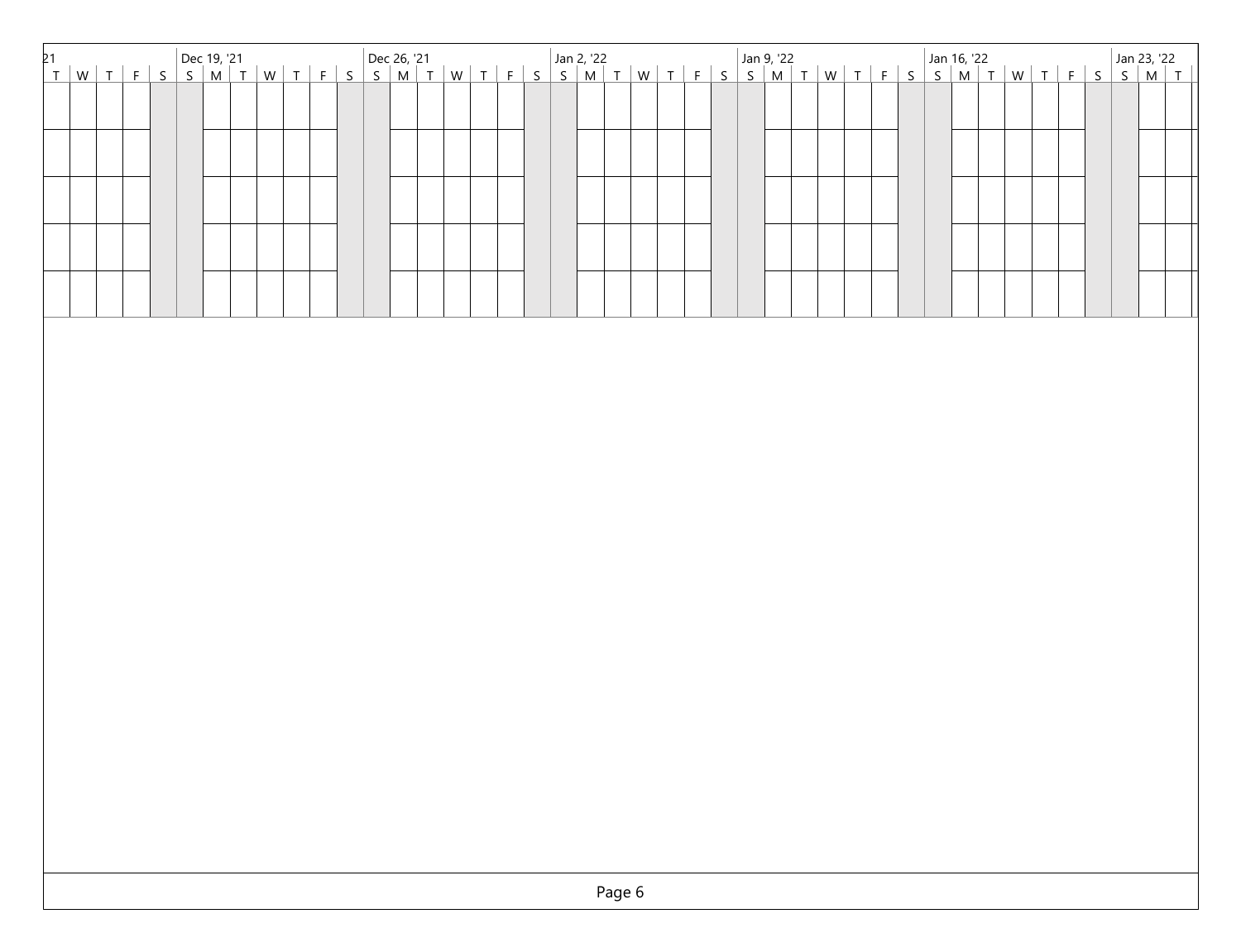|  |                      |  |  |  |  |     |  |  |  |  |  |  |  |  |  | Jan 30, '22<br>W T   F   S   S   M   T   W   T   F   S   S   M   T   W   T   F   S   S   M   T   W   T   F   S   S   M   T   W   T   F   S   S   M   T   W   T   W   T   W   T   W   T   W   T   W   T   W   T   W   T   W   T |  |  |  |  |
|--|----------------------|--|--|--|--|-----|--|--|--|--|--|--|--|--|--|--------------------------------------------------------------------------------------------------------------------------------------------------------------------------------------------------------------------------------|--|--|--|--|
|  |                      |  |  |  |  |     |  |  |  |  |  |  |  |  |  |                                                                                                                                                                                                                                |  |  |  |  |
|  |                      |  |  |  |  |     |  |  |  |  |  |  |  |  |  |                                                                                                                                                                                                                                |  |  |  |  |
|  |                      |  |  |  |  |     |  |  |  |  |  |  |  |  |  |                                                                                                                                                                                                                                |  |  |  |  |
|  |                      |  |  |  |  |     |  |  |  |  |  |  |  |  |  |                                                                                                                                                                                                                                |  |  |  |  |
|  |                      |  |  |  |  |     |  |  |  |  |  |  |  |  |  |                                                                                                                                                                                                                                |  |  |  |  |
|  |                      |  |  |  |  |     |  |  |  |  |  |  |  |  |  |                                                                                                                                                                                                                                |  |  |  |  |
|  |                      |  |  |  |  | 89% |  |  |  |  |  |  |  |  |  |                                                                                                                                                                                                                                |  |  |  |  |
|  | <b>EXISTING WELL</b> |  |  |  |  |     |  |  |  |  |  |  |  |  |  |                                                                                                                                                                                                                                |  |  |  |  |
|  |                      |  |  |  |  |     |  |  |  |  |  |  |  |  |  |                                                                                                                                                                                                                                |  |  |  |  |
|  |                      |  |  |  |  |     |  |  |  |  |  |  |  |  |  |                                                                                                                                                                                                                                |  |  |  |  |
|  |                      |  |  |  |  |     |  |  |  |  |  |  |  |  |  |                                                                                                                                                                                                                                |  |  |  |  |
|  |                      |  |  |  |  |     |  |  |  |  |  |  |  |  |  |                                                                                                                                                                                                                                |  |  |  |  |
|  |                      |  |  |  |  |     |  |  |  |  |  |  |  |  |  |                                                                                                                                                                                                                                |  |  |  |  |
|  |                      |  |  |  |  |     |  |  |  |  |  |  |  |  |  |                                                                                                                                                                                                                                |  |  |  |  |
|  |                      |  |  |  |  |     |  |  |  |  |  |  |  |  |  |                                                                                                                                                                                                                                |  |  |  |  |
|  |                      |  |  |  |  |     |  |  |  |  |  |  |  |  |  |                                                                                                                                                                                                                                |  |  |  |  |
|  |                      |  |  |  |  |     |  |  |  |  |  |  |  |  |  |                                                                                                                                                                                                                                |  |  |  |  |
|  |                      |  |  |  |  |     |  |  |  |  |  |  |  |  |  |                                                                                                                                                                                                                                |  |  |  |  |
|  |                      |  |  |  |  |     |  |  |  |  |  |  |  |  |  |                                                                                                                                                                                                                                |  |  |  |  |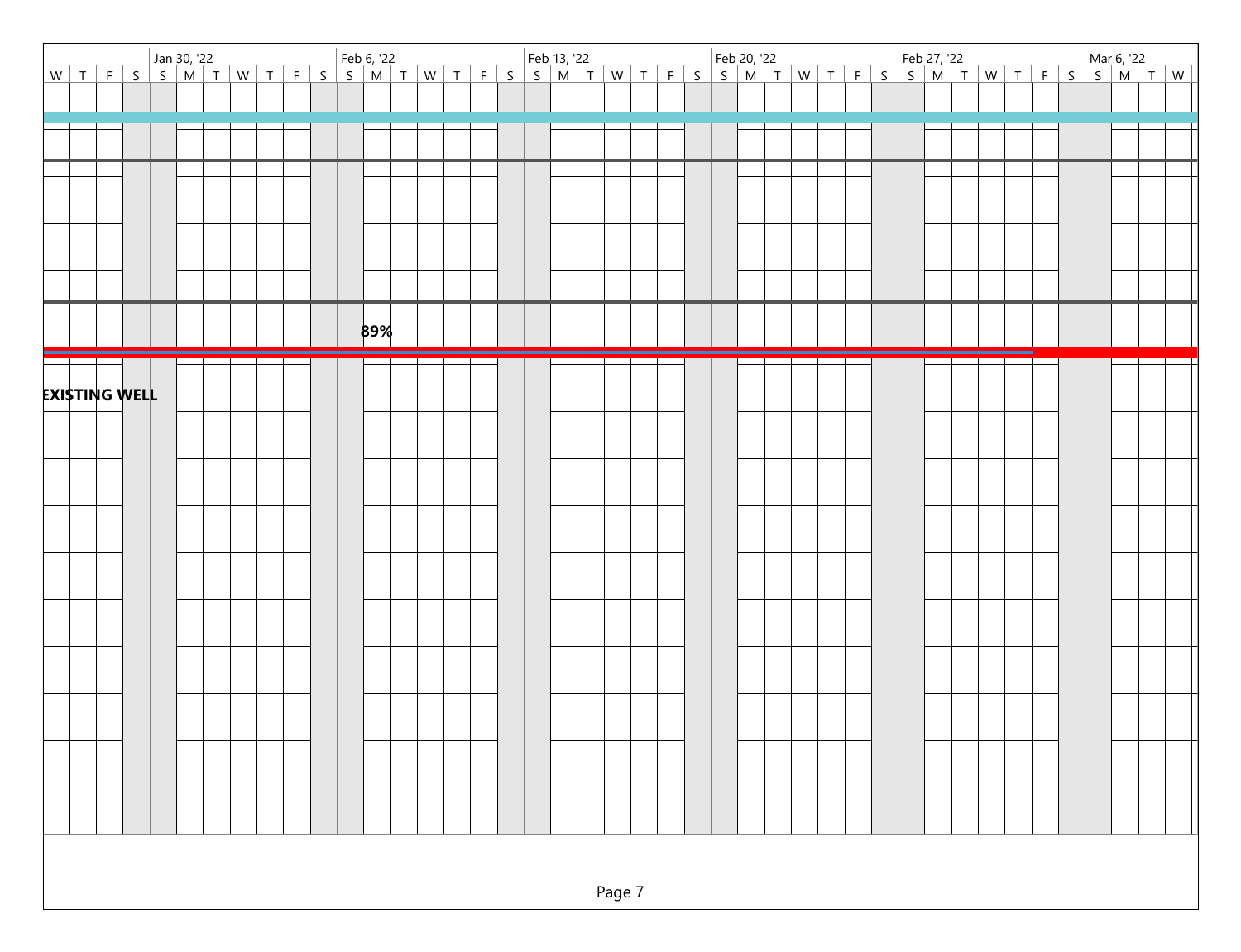|  |  |  |  |  |  |  |  |  |  |  |        |  |  |  |  |  |  |  |  | Van 30, '22<br>Van 30, '22 Seb 6, '22 Feb 6, '22 Feb 13, '22 Feb 20, '22 Feb 20, '22 Feb 27, '22 Mar 6, '22 Mar 6, '22 Seb 2<br>Van 30, '22 Mar 6, '22 Feb 13, '22 Feb 20, '22 Feb 20, '22 Feb 27, '22 Feb 27, '22 Mar 6, '22 Mar |  |
|--|--|--|--|--|--|--|--|--|--|--|--------|--|--|--|--|--|--|--|--|-----------------------------------------------------------------------------------------------------------------------------------------------------------------------------------------------------------------------------------|--|
|  |  |  |  |  |  |  |  |  |  |  |        |  |  |  |  |  |  |  |  |                                                                                                                                                                                                                                   |  |
|  |  |  |  |  |  |  |  |  |  |  |        |  |  |  |  |  |  |  |  |                                                                                                                                                                                                                                   |  |
|  |  |  |  |  |  |  |  |  |  |  |        |  |  |  |  |  |  |  |  |                                                                                                                                                                                                                                   |  |
|  |  |  |  |  |  |  |  |  |  |  |        |  |  |  |  |  |  |  |  |                                                                                                                                                                                                                                   |  |
|  |  |  |  |  |  |  |  |  |  |  |        |  |  |  |  |  |  |  |  |                                                                                                                                                                                                                                   |  |
|  |  |  |  |  |  |  |  |  |  |  |        |  |  |  |  |  |  |  |  |                                                                                                                                                                                                                                   |  |
|  |  |  |  |  |  |  |  |  |  |  |        |  |  |  |  |  |  |  |  |                                                                                                                                                                                                                                   |  |
|  |  |  |  |  |  |  |  |  |  |  |        |  |  |  |  |  |  |  |  |                                                                                                                                                                                                                                   |  |
|  |  |  |  |  |  |  |  |  |  |  |        |  |  |  |  |  |  |  |  |                                                                                                                                                                                                                                   |  |
|  |  |  |  |  |  |  |  |  |  |  |        |  |  |  |  |  |  |  |  |                                                                                                                                                                                                                                   |  |
|  |  |  |  |  |  |  |  |  |  |  |        |  |  |  |  |  |  |  |  |                                                                                                                                                                                                                                   |  |
|  |  |  |  |  |  |  |  |  |  |  |        |  |  |  |  |  |  |  |  |                                                                                                                                                                                                                                   |  |
|  |  |  |  |  |  |  |  |  |  |  |        |  |  |  |  |  |  |  |  |                                                                                                                                                                                                                                   |  |
|  |  |  |  |  |  |  |  |  |  |  |        |  |  |  |  |  |  |  |  |                                                                                                                                                                                                                                   |  |
|  |  |  |  |  |  |  |  |  |  |  |        |  |  |  |  |  |  |  |  |                                                                                                                                                                                                                                   |  |
|  |  |  |  |  |  |  |  |  |  |  |        |  |  |  |  |  |  |  |  |                                                                                                                                                                                                                                   |  |
|  |  |  |  |  |  |  |  |  |  |  |        |  |  |  |  |  |  |  |  |                                                                                                                                                                                                                                   |  |
|  |  |  |  |  |  |  |  |  |  |  |        |  |  |  |  |  |  |  |  |                                                                                                                                                                                                                                   |  |
|  |  |  |  |  |  |  |  |  |  |  |        |  |  |  |  |  |  |  |  |                                                                                                                                                                                                                                   |  |
|  |  |  |  |  |  |  |  |  |  |  |        |  |  |  |  |  |  |  |  |                                                                                                                                                                                                                                   |  |
|  |  |  |  |  |  |  |  |  |  |  |        |  |  |  |  |  |  |  |  |                                                                                                                                                                                                                                   |  |
|  |  |  |  |  |  |  |  |  |  |  |        |  |  |  |  |  |  |  |  |                                                                                                                                                                                                                                   |  |
|  |  |  |  |  |  |  |  |  |  |  |        |  |  |  |  |  |  |  |  |                                                                                                                                                                                                                                   |  |
|  |  |  |  |  |  |  |  |  |  |  |        |  |  |  |  |  |  |  |  |                                                                                                                                                                                                                                   |  |
|  |  |  |  |  |  |  |  |  |  |  |        |  |  |  |  |  |  |  |  |                                                                                                                                                                                                                                   |  |
|  |  |  |  |  |  |  |  |  |  |  |        |  |  |  |  |  |  |  |  |                                                                                                                                                                                                                                   |  |
|  |  |  |  |  |  |  |  |  |  |  |        |  |  |  |  |  |  |  |  |                                                                                                                                                                                                                                   |  |
|  |  |  |  |  |  |  |  |  |  |  |        |  |  |  |  |  |  |  |  |                                                                                                                                                                                                                                   |  |
|  |  |  |  |  |  |  |  |  |  |  |        |  |  |  |  |  |  |  |  |                                                                                                                                                                                                                                   |  |
|  |  |  |  |  |  |  |  |  |  |  |        |  |  |  |  |  |  |  |  |                                                                                                                                                                                                                                   |  |
|  |  |  |  |  |  |  |  |  |  |  |        |  |  |  |  |  |  |  |  |                                                                                                                                                                                                                                   |  |
|  |  |  |  |  |  |  |  |  |  |  |        |  |  |  |  |  |  |  |  |                                                                                                                                                                                                                                   |  |
|  |  |  |  |  |  |  |  |  |  |  |        |  |  |  |  |  |  |  |  |                                                                                                                                                                                                                                   |  |
|  |  |  |  |  |  |  |  |  |  |  |        |  |  |  |  |  |  |  |  |                                                                                                                                                                                                                                   |  |
|  |  |  |  |  |  |  |  |  |  |  | Page 8 |  |  |  |  |  |  |  |  |                                                                                                                                                                                                                                   |  |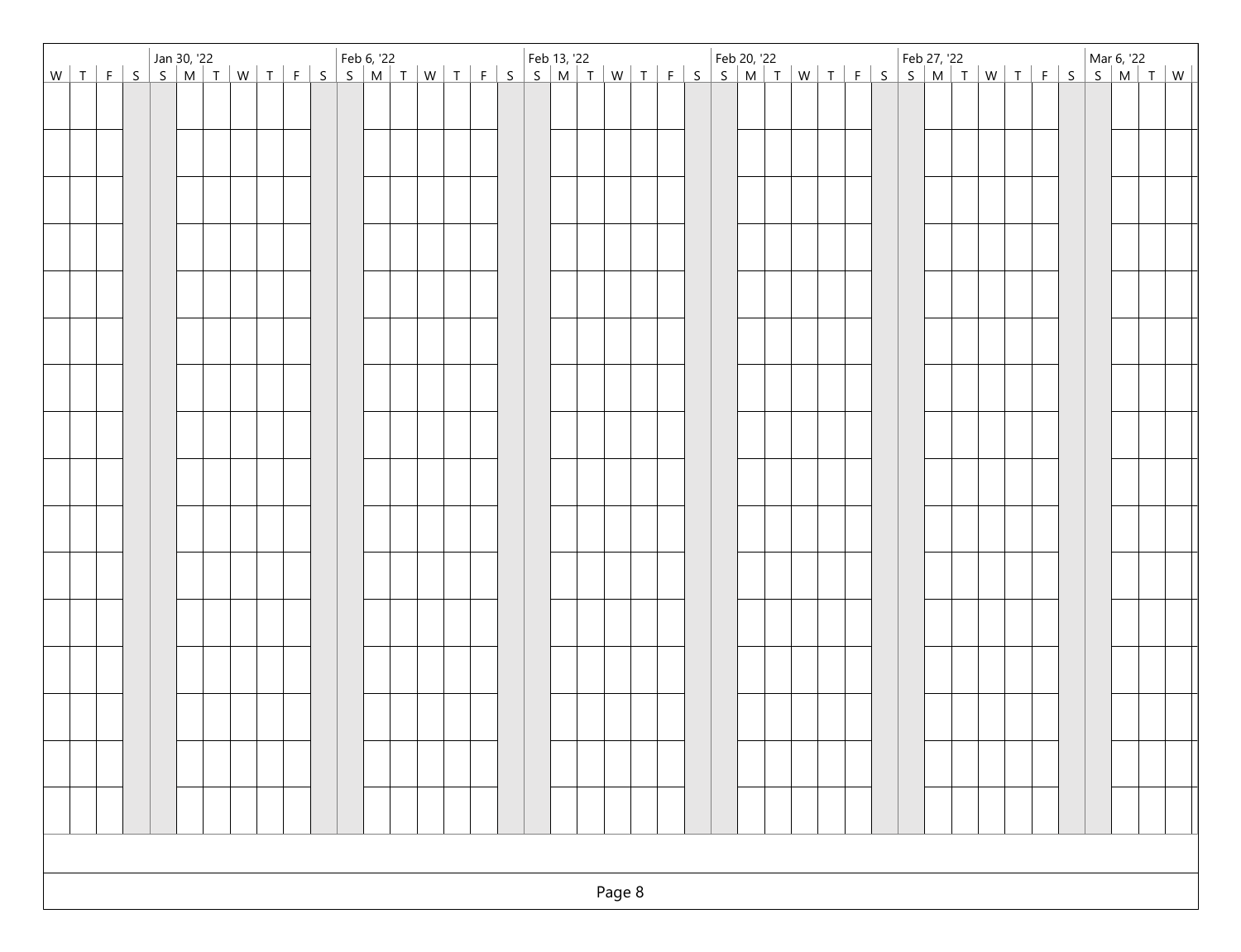|  |  |  |  |  |  |  |  |  |  | Van 30, '22<br>Van 30, '22 September 13, '22 Feb 20, '22 Feb 20, '22 Feb 27, '22 Feb 27, '22 Mar 6, '22 Mar 6, '22<br>Van 30, '22 Mar 6, '22 Feb 13, '22 Feb 20, '22 Feb 20, '22 Feb 27, '22 Mar 6, '22 Mar 6, '22 Mar 6, '22 July |  |  |  |  |  |  |  |  |  |  |  |
|--|--|--|--|--|--|--|--|--|--|------------------------------------------------------------------------------------------------------------------------------------------------------------------------------------------------------------------------------------|--|--|--|--|--|--|--|--|--|--|--|
|  |  |  |  |  |  |  |  |  |  |                                                                                                                                                                                                                                    |  |  |  |  |  |  |  |  |  |  |  |
|  |  |  |  |  |  |  |  |  |  |                                                                                                                                                                                                                                    |  |  |  |  |  |  |  |  |  |  |  |
|  |  |  |  |  |  |  |  |  |  |                                                                                                                                                                                                                                    |  |  |  |  |  |  |  |  |  |  |  |
|  |  |  |  |  |  |  |  |  |  |                                                                                                                                                                                                                                    |  |  |  |  |  |  |  |  |  |  |  |
|  |  |  |  |  |  |  |  |  |  |                                                                                                                                                                                                                                    |  |  |  |  |  |  |  |  |  |  |  |
|  |  |  |  |  |  |  |  |  |  |                                                                                                                                                                                                                                    |  |  |  |  |  |  |  |  |  |  |  |
|  |  |  |  |  |  |  |  |  |  |                                                                                                                                                                                                                                    |  |  |  |  |  |  |  |  |  |  |  |
|  |  |  |  |  |  |  |  |  |  |                                                                                                                                                                                                                                    |  |  |  |  |  |  |  |  |  |  |  |
|  |  |  |  |  |  |  |  |  |  |                                                                                                                                                                                                                                    |  |  |  |  |  |  |  |  |  |  |  |
|  |  |  |  |  |  |  |  |  |  |                                                                                                                                                                                                                                    |  |  |  |  |  |  |  |  |  |  |  |
|  |  |  |  |  |  |  |  |  |  |                                                                                                                                                                                                                                    |  |  |  |  |  |  |  |  |  |  |  |
|  |  |  |  |  |  |  |  |  |  |                                                                                                                                                                                                                                    |  |  |  |  |  |  |  |  |  |  |  |
|  |  |  |  |  |  |  |  |  |  |                                                                                                                                                                                                                                    |  |  |  |  |  |  |  |  |  |  |  |
|  |  |  |  |  |  |  |  |  |  |                                                                                                                                                                                                                                    |  |  |  |  |  |  |  |  |  |  |  |
|  |  |  |  |  |  |  |  |  |  |                                                                                                                                                                                                                                    |  |  |  |  |  |  |  |  |  |  |  |
|  |  |  |  |  |  |  |  |  |  |                                                                                                                                                                                                                                    |  |  |  |  |  |  |  |  |  |  |  |
|  |  |  |  |  |  |  |  |  |  |                                                                                                                                                                                                                                    |  |  |  |  |  |  |  |  |  |  |  |
|  |  |  |  |  |  |  |  |  |  |                                                                                                                                                                                                                                    |  |  |  |  |  |  |  |  |  |  |  |
|  |  |  |  |  |  |  |  |  |  |                                                                                                                                                                                                                                    |  |  |  |  |  |  |  |  |  |  |  |
|  |  |  |  |  |  |  |  |  |  |                                                                                                                                                                                                                                    |  |  |  |  |  |  |  |  |  |  |  |
|  |  |  |  |  |  |  |  |  |  |                                                                                                                                                                                                                                    |  |  |  |  |  |  |  |  |  |  |  |
|  |  |  |  |  |  |  |  |  |  |                                                                                                                                                                                                                                    |  |  |  |  |  |  |  |  |  |  |  |
|  |  |  |  |  |  |  |  |  |  |                                                                                                                                                                                                                                    |  |  |  |  |  |  |  |  |  |  |  |
|  |  |  |  |  |  |  |  |  |  |                                                                                                                                                                                                                                    |  |  |  |  |  |  |  |  |  |  |  |
|  |  |  |  |  |  |  |  |  |  |                                                                                                                                                                                                                                    |  |  |  |  |  |  |  |  |  |  |  |
|  |  |  |  |  |  |  |  |  |  |                                                                                                                                                                                                                                    |  |  |  |  |  |  |  |  |  |  |  |
|  |  |  |  |  |  |  |  |  |  |                                                                                                                                                                                                                                    |  |  |  |  |  |  |  |  |  |  |  |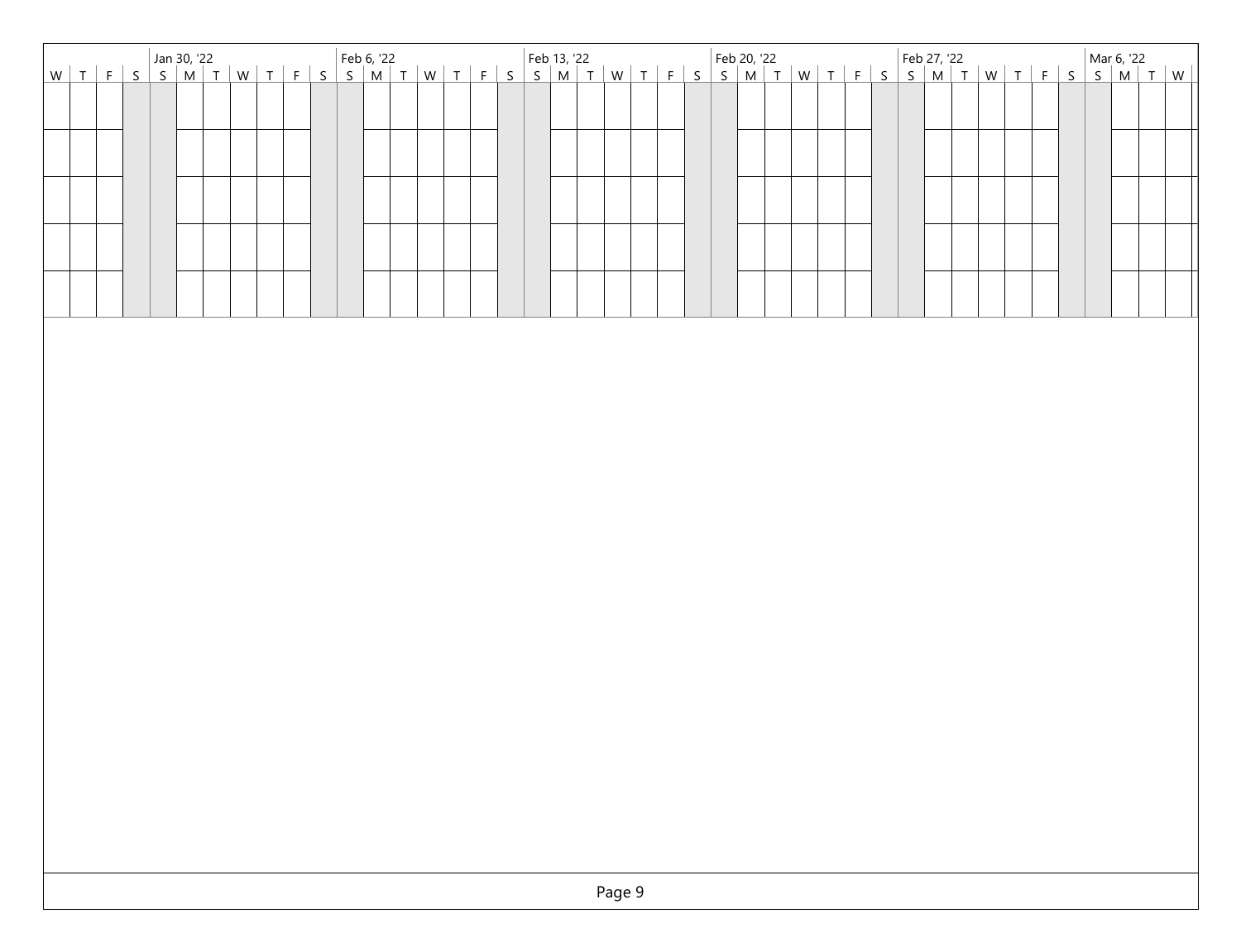| Mar 13, '22<br>T   F   S   S   M   T   W   T   F   S   S   M   T   W   T   F   S   S   M   T   W   T   F   S   S   M   T   W   T   W   T   W   T   W   T   W   T   W   T   W   T   W   T   W   T   W   T   W   T   W   T   W   T |  |  |  |  |  |  |  |  |  |      |  |  |  |                 |  |
|----------------------------------------------------------------------------------------------------------------------------------------------------------------------------------------------------------------------------------|--|--|--|--|--|--|--|--|--|------|--|--|--|-----------------|--|
|                                                                                                                                                                                                                                  |  |  |  |  |  |  |  |  |  |      |  |  |  |                 |  |
|                                                                                                                                                                                                                                  |  |  |  |  |  |  |  |  |  |      |  |  |  |                 |  |
|                                                                                                                                                                                                                                  |  |  |  |  |  |  |  |  |  |      |  |  |  |                 |  |
|                                                                                                                                                                                                                                  |  |  |  |  |  |  |  |  |  |      |  |  |  |                 |  |
|                                                                                                                                                                                                                                  |  |  |  |  |  |  |  |  |  |      |  |  |  |                 |  |
|                                                                                                                                                                                                                                  |  |  |  |  |  |  |  |  |  |      |  |  |  |                 |  |
|                                                                                                                                                                                                                                  |  |  |  |  |  |  |  |  |  |      |  |  |  |                 |  |
|                                                                                                                                                                                                                                  |  |  |  |  |  |  |  |  |  |      |  |  |  |                 |  |
| NEW WELL                                                                                                                                                                                                                         |  |  |  |  |  |  |  |  |  |      |  |  |  |                 |  |
| 89%<br>DRILL NEW WELL                                                                                                                                                                                                            |  |  |  |  |  |  |  |  |  |      |  |  |  |                 |  |
|                                                                                                                                                                                                                                  |  |  |  |  |  |  |  |  |  |      |  |  |  |                 |  |
|                                                                                                                                                                                                                                  |  |  |  |  |  |  |  |  |  |      |  |  |  |                 |  |
|                                                                                                                                                                                                                                  |  |  |  |  |  |  |  |  |  |      |  |  |  |                 |  |
|                                                                                                                                                                                                                                  |  |  |  |  |  |  |  |  |  |      |  |  |  |                 |  |
|                                                                                                                                                                                                                                  |  |  |  |  |  |  |  |  |  |      |  |  |  |                 |  |
|                                                                                                                                                                                                                                  |  |  |  |  |  |  |  |  |  |      |  |  |  |                 |  |
|                                                                                                                                                                                                                                  |  |  |  |  |  |  |  |  |  | 100% |  |  |  | <b>OVER-EXI</b> |  |
|                                                                                                                                                                                                                                  |  |  |  |  |  |  |  |  |  |      |  |  |  |                 |  |
|                                                                                                                                                                                                                                  |  |  |  |  |  |  |  |  |  |      |  |  |  |                 |  |
|                                                                                                                                                                                                                                  |  |  |  |  |  |  |  |  |  |      |  |  |  |                 |  |
|                                                                                                                                                                                                                                  |  |  |  |  |  |  |  |  |  |      |  |  |  |                 |  |
|                                                                                                                                                                                                                                  |  |  |  |  |  |  |  |  |  |      |  |  |  |                 |  |
|                                                                                                                                                                                                                                  |  |  |  |  |  |  |  |  |  |      |  |  |  |                 |  |
|                                                                                                                                                                                                                                  |  |  |  |  |  |  |  |  |  |      |  |  |  |                 |  |
|                                                                                                                                                                                                                                  |  |  |  |  |  |  |  |  |  |      |  |  |  |                 |  |
|                                                                                                                                                                                                                                  |  |  |  |  |  |  |  |  |  |      |  |  |  |                 |  |
|                                                                                                                                                                                                                                  |  |  |  |  |  |  |  |  |  |      |  |  |  |                 |  |
|                                                                                                                                                                                                                                  |  |  |  |  |  |  |  |  |  |      |  |  |  |                 |  |
|                                                                                                                                                                                                                                  |  |  |  |  |  |  |  |  |  |      |  |  |  |                 |  |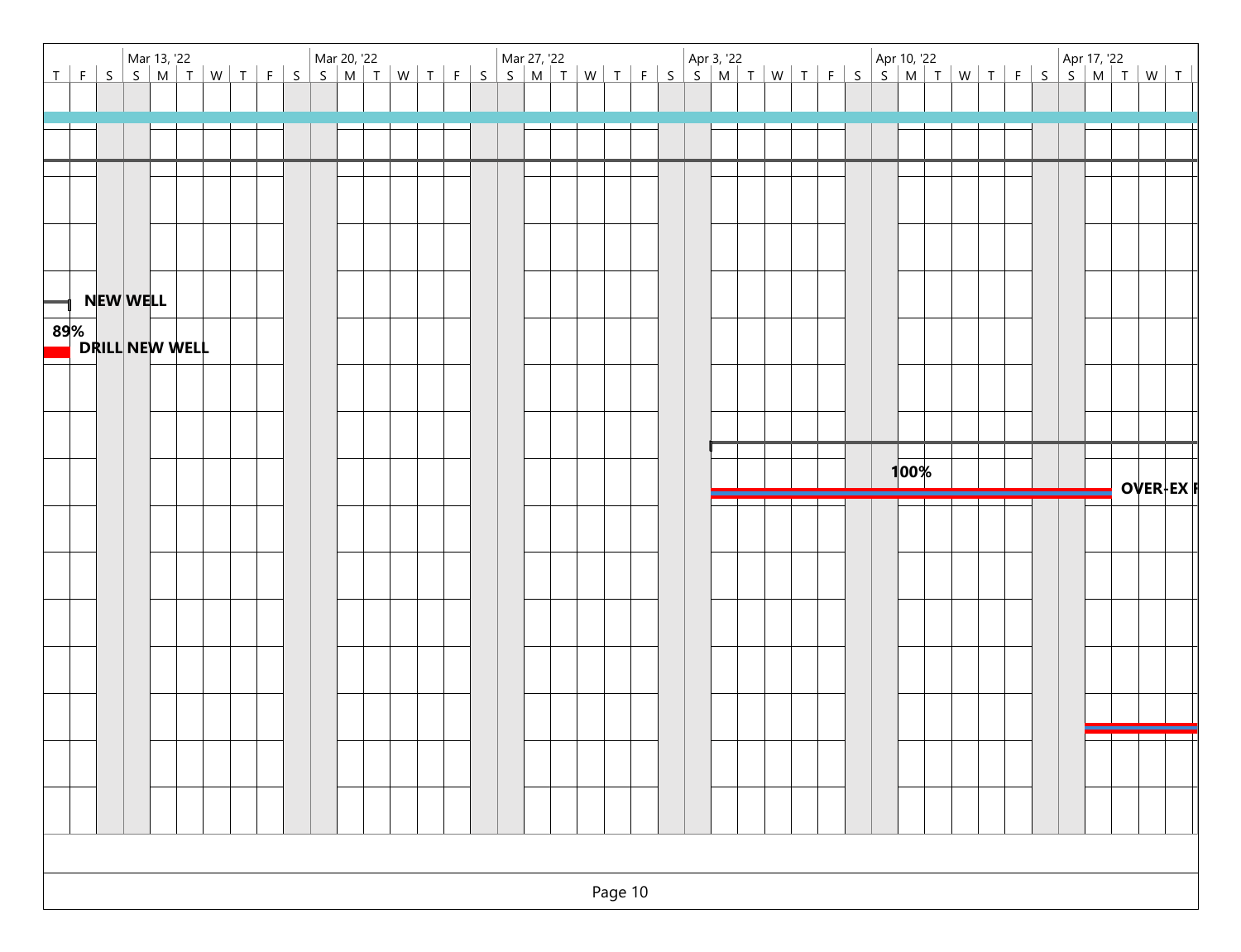| Mar 13, '22<br>T   F   S   S   M   T   W   T   F   S   S   M   T   W   T   F   S   S   M   T   W   T   F   S   S   M   T   W   T   W   T   W   T   W   T   W   T   W   T   W   T   W   T   W   T   W   T   W   T   W   T   W   T |  |  |  |  |  |  |  |  |  |  |  |  |  |  |  |  |  |  |  |  |  |  |  |      |  |  |  |
|----------------------------------------------------------------------------------------------------------------------------------------------------------------------------------------------------------------------------------|--|--|--|--|--|--|--|--|--|--|--|--|--|--|--|--|--|--|--|--|--|--|--|------|--|--|--|
|                                                                                                                                                                                                                                  |  |  |  |  |  |  |  |  |  |  |  |  |  |  |  |  |  |  |  |  |  |  |  |      |  |  |  |
|                                                                                                                                                                                                                                  |  |  |  |  |  |  |  |  |  |  |  |  |  |  |  |  |  |  |  |  |  |  |  |      |  |  |  |
|                                                                                                                                                                                                                                  |  |  |  |  |  |  |  |  |  |  |  |  |  |  |  |  |  |  |  |  |  |  |  |      |  |  |  |
|                                                                                                                                                                                                                                  |  |  |  |  |  |  |  |  |  |  |  |  |  |  |  |  |  |  |  |  |  |  |  |      |  |  |  |
|                                                                                                                                                                                                                                  |  |  |  |  |  |  |  |  |  |  |  |  |  |  |  |  |  |  |  |  |  |  |  |      |  |  |  |
|                                                                                                                                                                                                                                  |  |  |  |  |  |  |  |  |  |  |  |  |  |  |  |  |  |  |  |  |  |  |  |      |  |  |  |
|                                                                                                                                                                                                                                  |  |  |  |  |  |  |  |  |  |  |  |  |  |  |  |  |  |  |  |  |  |  |  |      |  |  |  |
|                                                                                                                                                                                                                                  |  |  |  |  |  |  |  |  |  |  |  |  |  |  |  |  |  |  |  |  |  |  |  |      |  |  |  |
|                                                                                                                                                                                                                                  |  |  |  |  |  |  |  |  |  |  |  |  |  |  |  |  |  |  |  |  |  |  |  |      |  |  |  |
|                                                                                                                                                                                                                                  |  |  |  |  |  |  |  |  |  |  |  |  |  |  |  |  |  |  |  |  |  |  |  | 100% |  |  |  |
|                                                                                                                                                                                                                                  |  |  |  |  |  |  |  |  |  |  |  |  |  |  |  |  |  |  |  |  |  |  |  |      |  |  |  |
|                                                                                                                                                                                                                                  |  |  |  |  |  |  |  |  |  |  |  |  |  |  |  |  |  |  |  |  |  |  |  |      |  |  |  |
|                                                                                                                                                                                                                                  |  |  |  |  |  |  |  |  |  |  |  |  |  |  |  |  |  |  |  |  |  |  |  |      |  |  |  |
|                                                                                                                                                                                                                                  |  |  |  |  |  |  |  |  |  |  |  |  |  |  |  |  |  |  |  |  |  |  |  |      |  |  |  |
|                                                                                                                                                                                                                                  |  |  |  |  |  |  |  |  |  |  |  |  |  |  |  |  |  |  |  |  |  |  |  |      |  |  |  |
|                                                                                                                                                                                                                                  |  |  |  |  |  |  |  |  |  |  |  |  |  |  |  |  |  |  |  |  |  |  |  |      |  |  |  |
|                                                                                                                                                                                                                                  |  |  |  |  |  |  |  |  |  |  |  |  |  |  |  |  |  |  |  |  |  |  |  |      |  |  |  |
|                                                                                                                                                                                                                                  |  |  |  |  |  |  |  |  |  |  |  |  |  |  |  |  |  |  |  |  |  |  |  |      |  |  |  |
|                                                                                                                                                                                                                                  |  |  |  |  |  |  |  |  |  |  |  |  |  |  |  |  |  |  |  |  |  |  |  |      |  |  |  |
|                                                                                                                                                                                                                                  |  |  |  |  |  |  |  |  |  |  |  |  |  |  |  |  |  |  |  |  |  |  |  |      |  |  |  |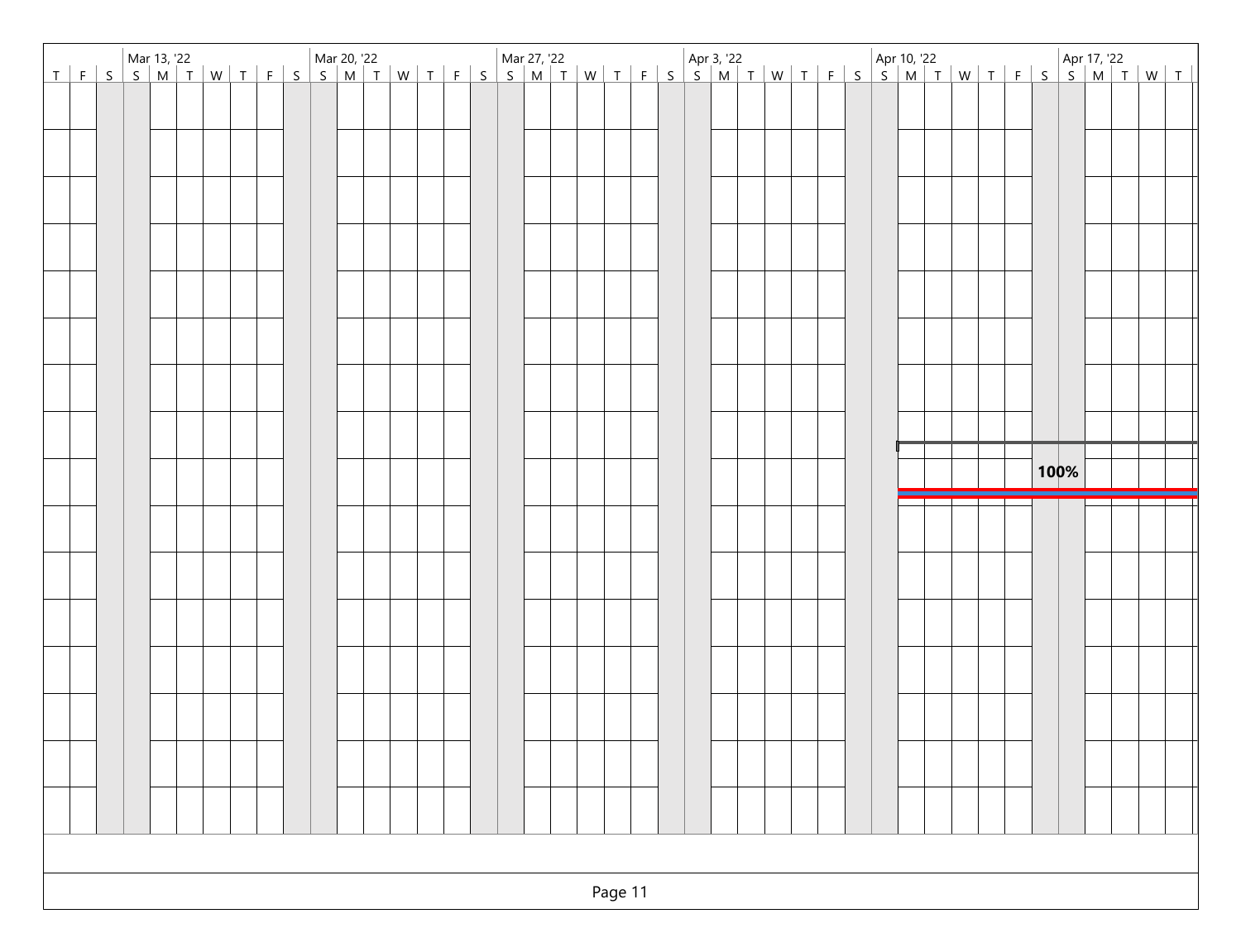| Mar 13, '22<br>T   F   S   S   M   T   W   T   F   S   S   M   T   W   T   F   S   S   M   T   W   T   F   S   S   M   T   W   T   W   T   W   T   W   T   W   T   W   T   W   T   W   T   W   T   W   T   W   T   W   T   W   T |  |  |  |  |  |  |  |  |  |  |  |         |  |  |  |  |  |  |  |  |  |  |  |
|----------------------------------------------------------------------------------------------------------------------------------------------------------------------------------------------------------------------------------|--|--|--|--|--|--|--|--|--|--|--|---------|--|--|--|--|--|--|--|--|--|--|--|
|                                                                                                                                                                                                                                  |  |  |  |  |  |  |  |  |  |  |  |         |  |  |  |  |  |  |  |  |  |  |  |
|                                                                                                                                                                                                                                  |  |  |  |  |  |  |  |  |  |  |  |         |  |  |  |  |  |  |  |  |  |  |  |
|                                                                                                                                                                                                                                  |  |  |  |  |  |  |  |  |  |  |  |         |  |  |  |  |  |  |  |  |  |  |  |
|                                                                                                                                                                                                                                  |  |  |  |  |  |  |  |  |  |  |  |         |  |  |  |  |  |  |  |  |  |  |  |
|                                                                                                                                                                                                                                  |  |  |  |  |  |  |  |  |  |  |  |         |  |  |  |  |  |  |  |  |  |  |  |
|                                                                                                                                                                                                                                  |  |  |  |  |  |  |  |  |  |  |  |         |  |  |  |  |  |  |  |  |  |  |  |
|                                                                                                                                                                                                                                  |  |  |  |  |  |  |  |  |  |  |  |         |  |  |  |  |  |  |  |  |  |  |  |
|                                                                                                                                                                                                                                  |  |  |  |  |  |  |  |  |  |  |  |         |  |  |  |  |  |  |  |  |  |  |  |
|                                                                                                                                                                                                                                  |  |  |  |  |  |  |  |  |  |  |  |         |  |  |  |  |  |  |  |  |  |  |  |
|                                                                                                                                                                                                                                  |  |  |  |  |  |  |  |  |  |  |  |         |  |  |  |  |  |  |  |  |  |  |  |
|                                                                                                                                                                                                                                  |  |  |  |  |  |  |  |  |  |  |  |         |  |  |  |  |  |  |  |  |  |  |  |
|                                                                                                                                                                                                                                  |  |  |  |  |  |  |  |  |  |  |  |         |  |  |  |  |  |  |  |  |  |  |  |
|                                                                                                                                                                                                                                  |  |  |  |  |  |  |  |  |  |  |  |         |  |  |  |  |  |  |  |  |  |  |  |
|                                                                                                                                                                                                                                  |  |  |  |  |  |  |  |  |  |  |  |         |  |  |  |  |  |  |  |  |  |  |  |
|                                                                                                                                                                                                                                  |  |  |  |  |  |  |  |  |  |  |  |         |  |  |  |  |  |  |  |  |  |  |  |
|                                                                                                                                                                                                                                  |  |  |  |  |  |  |  |  |  |  |  |         |  |  |  |  |  |  |  |  |  |  |  |
|                                                                                                                                                                                                                                  |  |  |  |  |  |  |  |  |  |  |  |         |  |  |  |  |  |  |  |  |  |  |  |
|                                                                                                                                                                                                                                  |  |  |  |  |  |  |  |  |  |  |  |         |  |  |  |  |  |  |  |  |  |  |  |
|                                                                                                                                                                                                                                  |  |  |  |  |  |  |  |  |  |  |  |         |  |  |  |  |  |  |  |  |  |  |  |
|                                                                                                                                                                                                                                  |  |  |  |  |  |  |  |  |  |  |  |         |  |  |  |  |  |  |  |  |  |  |  |
|                                                                                                                                                                                                                                  |  |  |  |  |  |  |  |  |  |  |  |         |  |  |  |  |  |  |  |  |  |  |  |
|                                                                                                                                                                                                                                  |  |  |  |  |  |  |  |  |  |  |  |         |  |  |  |  |  |  |  |  |  |  |  |
|                                                                                                                                                                                                                                  |  |  |  |  |  |  |  |  |  |  |  |         |  |  |  |  |  |  |  |  |  |  |  |
|                                                                                                                                                                                                                                  |  |  |  |  |  |  |  |  |  |  |  | Page 12 |  |  |  |  |  |  |  |  |  |  |  |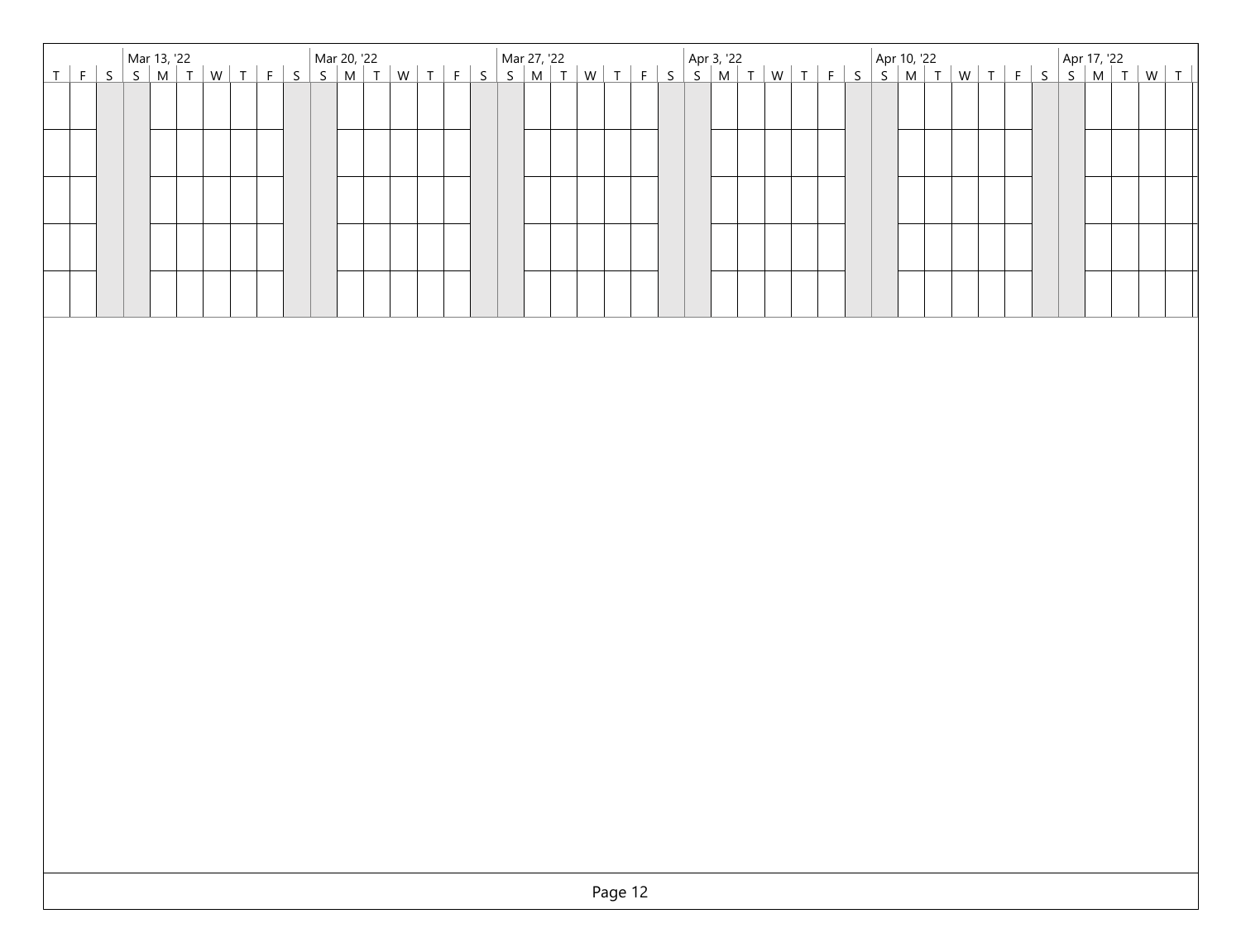|                           |      |                                  |  |  |                              |      |  |  |                           |      |  |  | Apr 24, '22 May 29, '22 May 1, '22 May 29, '22 May 22, '22 May 22, '22 May 29, '22 May 29, '22 May 29, '22 May 29, '22<br>FSSMTWTFSSMTWTFFSSMTWTFFSSMTWTFFSSMTWTFFSSMTWTFFSSMTWTFFSSMTWTFF |  |  |  |     |  |  |  |
|---------------------------|------|----------------------------------|--|--|------------------------------|------|--|--|---------------------------|------|--|--|--------------------------------------------------------------------------------------------------------------------------------------------------------------------------------------------|--|--|--|-----|--|--|--|
|                           |      |                                  |  |  |                              |      |  |  |                           |      |  |  |                                                                                                                                                                                            |  |  |  |     |  |  |  |
|                           |      |                                  |  |  |                              |      |  |  |                           |      |  |  |                                                                                                                                                                                            |  |  |  |     |  |  |  |
|                           |      |                                  |  |  |                              |      |  |  |                           |      |  |  |                                                                                                                                                                                            |  |  |  |     |  |  |  |
|                           |      |                                  |  |  |                              |      |  |  |                           |      |  |  |                                                                                                                                                                                            |  |  |  |     |  |  |  |
|                           |      |                                  |  |  |                              |      |  |  |                           |      |  |  |                                                                                                                                                                                            |  |  |  |     |  |  |  |
|                           |      |                                  |  |  |                              |      |  |  |                           |      |  |  |                                                                                                                                                                                            |  |  |  |     |  |  |  |
|                           |      |                                  |  |  |                              |      |  |  |                           |      |  |  |                                                                                                                                                                                            |  |  |  |     |  |  |  |
|                           |      |                                  |  |  |                              |      |  |  |                           |      |  |  |                                                                                                                                                                                            |  |  |  |     |  |  |  |
|                           |      |                                  |  |  |                              |      |  |  |                           |      |  |  |                                                                                                                                                                                            |  |  |  |     |  |  |  |
|                           |      |                                  |  |  |                              |      |  |  |                           |      |  |  |                                                                                                                                                                                            |  |  |  |     |  |  |  |
|                           |      |                                  |  |  |                              |      |  |  |                           |      |  |  |                                                                                                                                                                                            |  |  |  |     |  |  |  |
|                           |      |                                  |  |  |                              |      |  |  |                           |      |  |  |                                                                                                                                                                                            |  |  |  |     |  |  |  |
|                           |      |                                  |  |  |                              |      |  |  |                           |      |  |  |                                                                                                                                                                                            |  |  |  |     |  |  |  |
|                           |      |                                  |  |  |                              |      |  |  |                           |      |  |  |                                                                                                                                                                                            |  |  |  |     |  |  |  |
| K FOUNDATION/DIG FOOTINGS |      |                                  |  |  |                              |      |  |  |                           |      |  |  |                                                                                                                                                                                            |  |  |  |     |  |  |  |
|                           |      | 100%<br>$\overline{\phantom{a}}$ |  |  | <b>FOOTING REINFORGEMENT</b> |      |  |  |                           |      |  |  |                                                                                                                                                                                            |  |  |  |     |  |  |  |
|                           | ┯    |                                  |  |  |                              | 100% |  |  |                           |      |  |  |                                                                                                                                                                                            |  |  |  |     |  |  |  |
|                           |      |                                  |  |  |                              |      |  |  | <b>POUR FOOTINGS</b>      |      |  |  |                                                                                                                                                                                            |  |  |  |     |  |  |  |
|                           |      |                                  |  |  |                              |      |  |  |                           | 100% |  |  | <b>PLUMBING ROUGH IN</b>                                                                                                                                                                   |  |  |  |     |  |  |  |
|                           |      |                                  |  |  |                              |      |  |  |                           |      |  |  |                                                                                                                                                                                            |  |  |  | 93% |  |  |  |
|                           |      |                                  |  |  |                              |      |  |  |                           |      |  |  |                                                                                                                                                                                            |  |  |  |     |  |  |  |
|                           | 100% |                                  |  |  |                              |      |  |  | <b>SLAB REINFORCEMENT</b> |      |  |  |                                                                                                                                                                                            |  |  |  |     |  |  |  |
|                           |      |                                  |  |  |                              |      |  |  |                           |      |  |  |                                                                                                                                                                                            |  |  |  |     |  |  |  |
|                           |      |                                  |  |  |                              |      |  |  |                           |      |  |  |                                                                                                                                                                                            |  |  |  |     |  |  |  |
|                           |      |                                  |  |  |                              |      |  |  |                           |      |  |  |                                                                                                                                                                                            |  |  |  |     |  |  |  |
|                           |      |                                  |  |  |                              |      |  |  |                           |      |  |  |                                                                                                                                                                                            |  |  |  |     |  |  |  |
|                           |      |                                  |  |  |                              |      |  |  |                           |      |  |  |                                                                                                                                                                                            |  |  |  |     |  |  |  |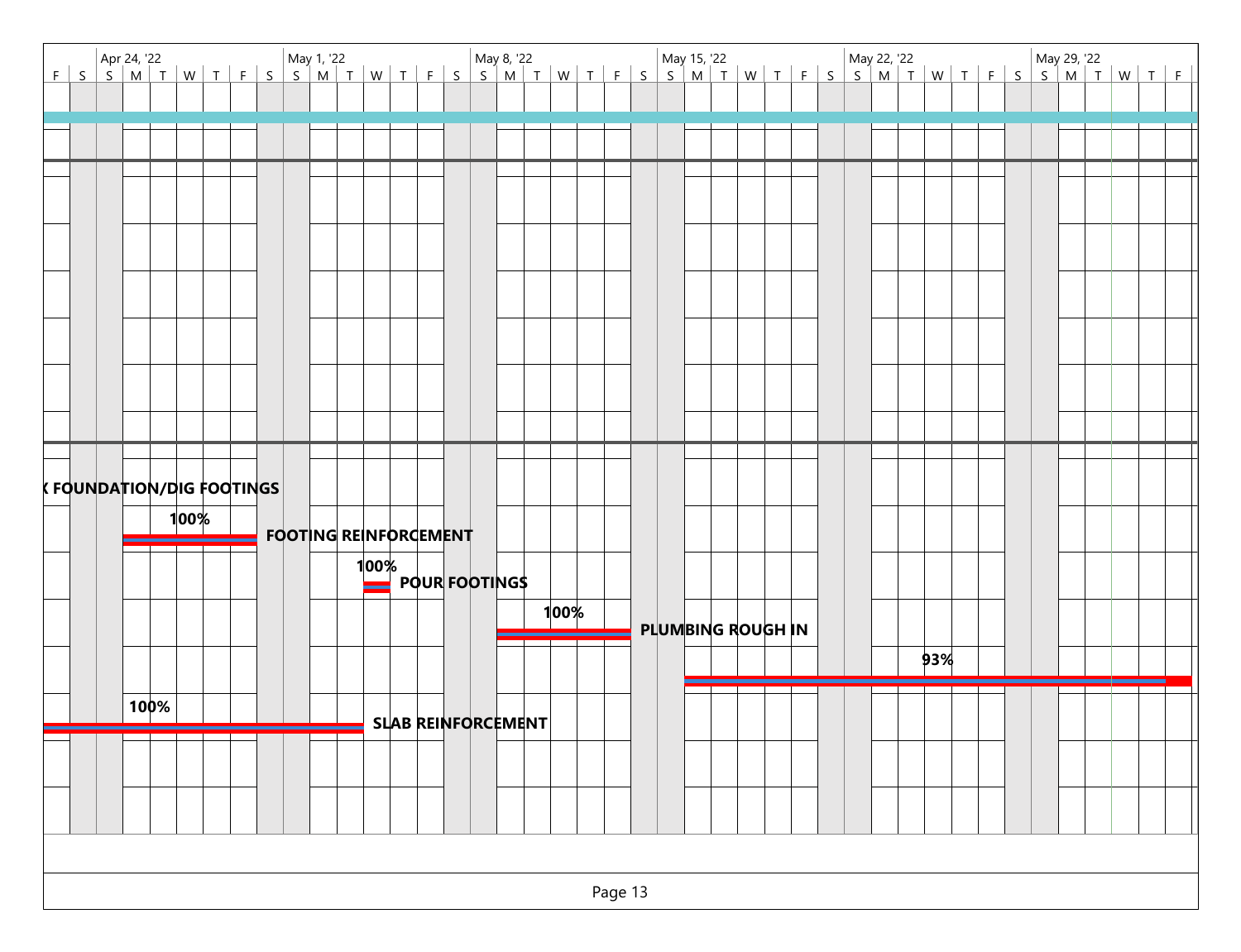| Apr 24, '22 May 2, '22 May 1, '22 May 1, '22 May 2, '22 May 22, '22 May 29, '22 May 29, '22 May 29, '22<br>FSMTWTFSSMTWTFSSMTWTFSSMTWTFSSMTWTFSSMTWTFSSMTWTFSSMTWTF |  |  |  |  |  |  |            |            |          |       |   |         |  |                                                                                    |  |     |  |  |  |     |  |  |
|---------------------------------------------------------------------------------------------------------------------------------------------------------------------|--|--|--|--|--|--|------------|------------|----------|-------|---|---------|--|------------------------------------------------------------------------------------|--|-----|--|--|--|-----|--|--|
|                                                                                                                                                                     |  |  |  |  |  |  |            |            |          |       |   |         |  |                                                                                    |  |     |  |  |  |     |  |  |
|                                                                                                                                                                     |  |  |  |  |  |  |            |            |          |       |   |         |  |                                                                                    |  |     |  |  |  |     |  |  |
|                                                                                                                                                                     |  |  |  |  |  |  |            |            |          |       |   |         |  |                                                                                    |  |     |  |  |  |     |  |  |
|                                                                                                                                                                     |  |  |  |  |  |  |            |            |          |       |   |         |  |                                                                                    |  |     |  |  |  |     |  |  |
|                                                                                                                                                                     |  |  |  |  |  |  |            |            |          |       |   |         |  |                                                                                    |  |     |  |  |  |     |  |  |
|                                                                                                                                                                     |  |  |  |  |  |  |            |            |          |       |   |         |  |                                                                                    |  |     |  |  |  |     |  |  |
|                                                                                                                                                                     |  |  |  |  |  |  |            |            |          |       |   |         |  |                                                                                    |  |     |  |  |  |     |  |  |
|                                                                                                                                                                     |  |  |  |  |  |  |            |            |          |       |   |         |  |                                                                                    |  |     |  |  |  |     |  |  |
|                                                                                                                                                                     |  |  |  |  |  |  |            |            |          |       |   |         |  |                                                                                    |  |     |  |  |  |     |  |  |
|                                                                                                                                                                     |  |  |  |  |  |  |            |            |          |       |   |         |  |                                                                                    |  |     |  |  |  |     |  |  |
|                                                                                                                                                                     |  |  |  |  |  |  |            |            |          |       |   |         |  |                                                                                    |  |     |  |  |  |     |  |  |
|                                                                                                                                                                     |  |  |  |  |  |  |            |            |          |       |   |         |  |                                                                                    |  |     |  |  |  |     |  |  |
|                                                                                                                                                                     |  |  |  |  |  |  |            |            |          |       |   |         |  |                                                                                    |  |     |  |  |  |     |  |  |
|                                                                                                                                                                     |  |  |  |  |  |  |            |            |          |       |   |         |  |                                                                                    |  |     |  |  |  |     |  |  |
|                                                                                                                                                                     |  |  |  |  |  |  |            |            |          |       |   |         |  |                                                                                    |  |     |  |  |  |     |  |  |
|                                                                                                                                                                     |  |  |  |  |  |  |            |            |          |       |   |         |  |                                                                                    |  |     |  |  |  |     |  |  |
|                                                                                                                                                                     |  |  |  |  |  |  |            |            |          |       |   |         |  |                                                                                    |  |     |  |  |  |     |  |  |
|                                                                                                                                                                     |  |  |  |  |  |  |            |            |          |       |   |         |  |                                                                                    |  |     |  |  |  |     |  |  |
|                                                                                                                                                                     |  |  |  |  |  |  |            |            |          |       |   |         |  |                                                                                    |  |     |  |  |  |     |  |  |
|                                                                                                                                                                     |  |  |  |  |  |  |            |            |          |       |   |         |  |                                                                                    |  |     |  |  |  | 15% |  |  |
|                                                                                                                                                                     |  |  |  |  |  |  | <b>COL</b> | <b>COL</b> | 11111111 | 11111 | . |         |  | undurmanın birinin dündürdürmen ol                                                 |  |     |  |  |  |     |  |  |
|                                                                                                                                                                     |  |  |  |  |  |  |            |            |          |       |   |         |  |                                                                                    |  | 88% |  |  |  |     |  |  |
|                                                                                                                                                                     |  |  |  |  |  |  |            |            |          |       |   |         |  | ko en de en en en en en de en de en de en en en en en en en en de en de en de en d |  |     |  |  |  |     |  |  |
|                                                                                                                                                                     |  |  |  |  |  |  |            |            |          |       |   |         |  |                                                                                    |  |     |  |  |  |     |  |  |
|                                                                                                                                                                     |  |  |  |  |  |  |            |            |          |       |   |         |  |                                                                                    |  |     |  |  |  |     |  |  |
|                                                                                                                                                                     |  |  |  |  |  |  |            |            |          |       |   |         |  |                                                                                    |  |     |  |  |  |     |  |  |
|                                                                                                                                                                     |  |  |  |  |  |  |            |            |          |       |   |         |  |                                                                                    |  |     |  |  |  |     |  |  |
|                                                                                                                                                                     |  |  |  |  |  |  |            |            |          |       |   |         |  |                                                                                    |  |     |  |  |  |     |  |  |
|                                                                                                                                                                     |  |  |  |  |  |  |            |            |          |       |   |         |  |                                                                                    |  |     |  |  |  |     |  |  |
|                                                                                                                                                                     |  |  |  |  |  |  |            |            |          |       |   |         |  |                                                                                    |  |     |  |  |  |     |  |  |
|                                                                                                                                                                     |  |  |  |  |  |  |            |            |          |       |   |         |  |                                                                                    |  |     |  |  |  |     |  |  |
|                                                                                                                                                                     |  |  |  |  |  |  |            |            |          |       |   |         |  |                                                                                    |  |     |  |  |  |     |  |  |
|                                                                                                                                                                     |  |  |  |  |  |  |            |            |          |       |   |         |  |                                                                                    |  |     |  |  |  |     |  |  |
|                                                                                                                                                                     |  |  |  |  |  |  |            |            |          |       |   |         |  |                                                                                    |  |     |  |  |  |     |  |  |
|                                                                                                                                                                     |  |  |  |  |  |  |            |            |          |       |   |         |  |                                                                                    |  |     |  |  |  |     |  |  |
|                                                                                                                                                                     |  |  |  |  |  |  |            |            |          |       |   |         |  |                                                                                    |  |     |  |  |  |     |  |  |
|                                                                                                                                                                     |  |  |  |  |  |  |            |            |          |       |   |         |  |                                                                                    |  |     |  |  |  |     |  |  |
|                                                                                                                                                                     |  |  |  |  |  |  |            |            |          |       |   | Page 14 |  |                                                                                    |  |     |  |  |  |     |  |  |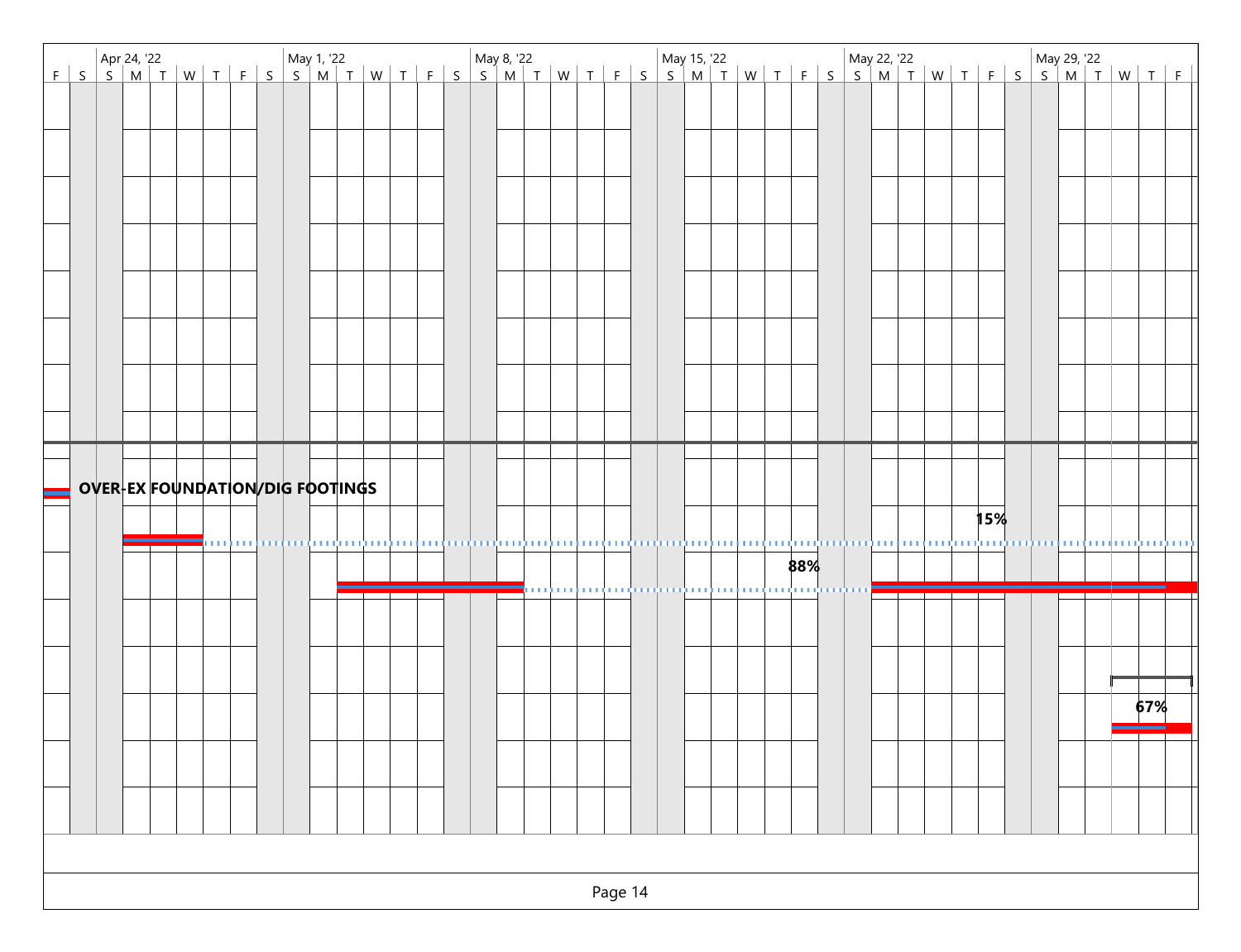| Apr 24, '22 May 29, '22 May 1, '22 May 29, '22 May 22, '22 May 22, '22 May 29, '22 May 29, '22<br>F S S M T W T F S S M T W T F S S M T W T F S S M T W T F S S M T W T F S S M T W T F S S M T W T F S |
|---------------------------------------------------------------------------------------------------------------------------------------------------------------------------------------------------------|
|                                                                                                                                                                                                         |
|                                                                                                                                                                                                         |
|                                                                                                                                                                                                         |
|                                                                                                                                                                                                         |
|                                                                                                                                                                                                         |
|                                                                                                                                                                                                         |
|                                                                                                                                                                                                         |
|                                                                                                                                                                                                         |
|                                                                                                                                                                                                         |
|                                                                                                                                                                                                         |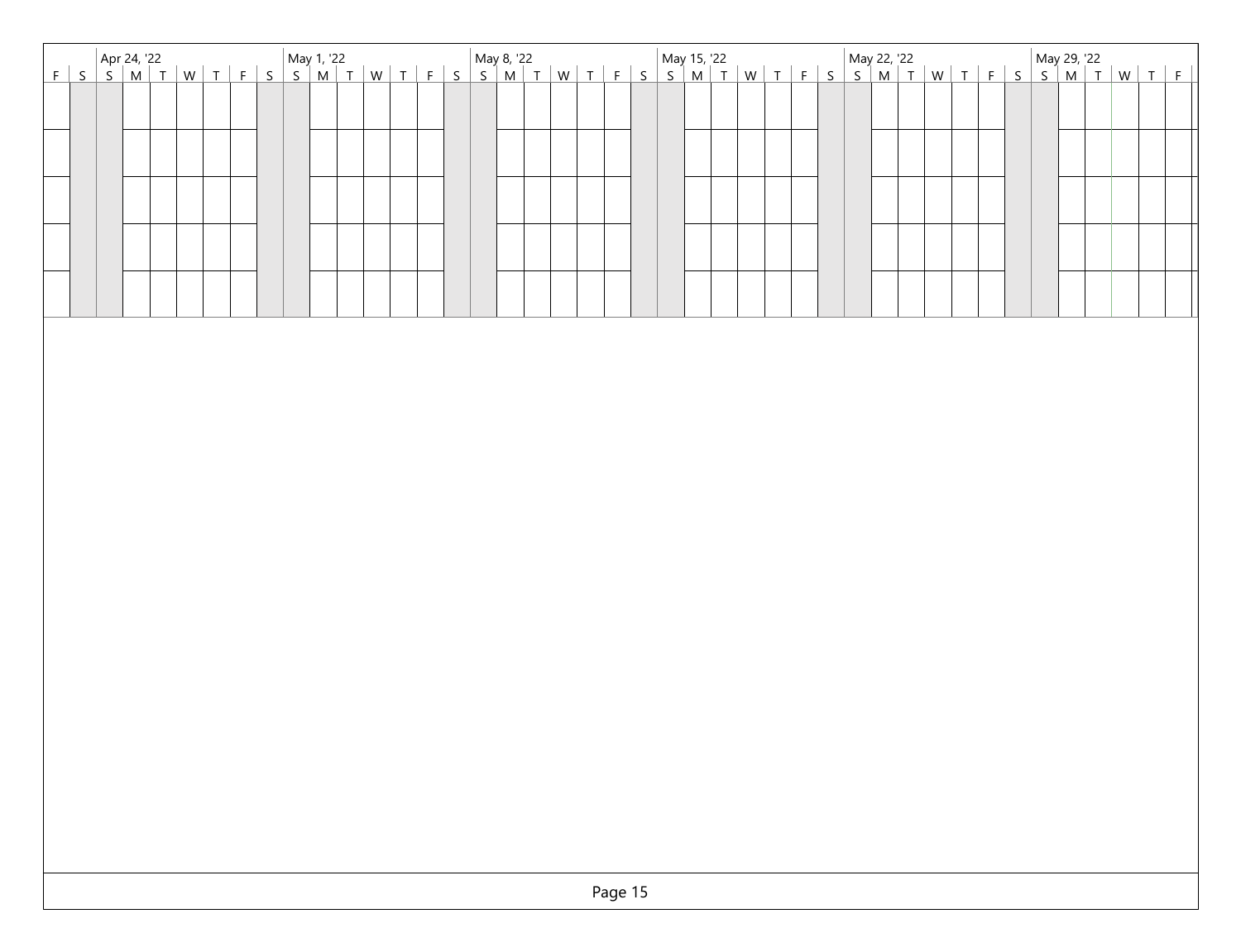|  |                            |    |                  |  |  |  |  |  |  |       |  |  |  |  |  |                |  |  |  |  |  | Jun 5, '22   Jun 5, '22   Jun 12, '22   Jun 12, '22   Jun 19, '22   Jun 19, '22   Jun 26, '22   Jun 26, '22   Jun 26, '22   Jun 26, '22   Jun 26, '22   Jun 26, '22   Jun 26, '22   Jun 26, '22   Jun 26, '22   Jun 26, '22 |  |  |
|--|----------------------------|----|------------------|--|--|--|--|--|--|-------|--|--|--|--|--|----------------|--|--|--|--|--|-----------------------------------------------------------------------------------------------------------------------------------------------------------------------------------------------------------------------------|--|--|
|  |                            |    |                  |  |  |  |  |  |  |       |  |  |  |  |  |                |  |  |  |  |  |                                                                                                                                                                                                                             |  |  |
|  |                            |    |                  |  |  |  |  |  |  |       |  |  |  |  |  |                |  |  |  |  |  |                                                                                                                                                                                                                             |  |  |
|  |                            |    |                  |  |  |  |  |  |  |       |  |  |  |  |  |                |  |  |  |  |  |                                                                                                                                                                                                                             |  |  |
|  |                            |    |                  |  |  |  |  |  |  |       |  |  |  |  |  |                |  |  |  |  |  |                                                                                                                                                                                                                             |  |  |
|  |                            |    |                  |  |  |  |  |  |  |       |  |  |  |  |  |                |  |  |  |  |  |                                                                                                                                                                                                                             |  |  |
|  |                            |    |                  |  |  |  |  |  |  |       |  |  |  |  |  |                |  |  |  |  |  |                                                                                                                                                                                                                             |  |  |
|  |                            |    |                  |  |  |  |  |  |  |       |  |  |  |  |  |                |  |  |  |  |  |                                                                                                                                                                                                                             |  |  |
|  |                            |    |                  |  |  |  |  |  |  |       |  |  |  |  |  |                |  |  |  |  |  |                                                                                                                                                                                                                             |  |  |
|  |                            |    |                  |  |  |  |  |  |  |       |  |  |  |  |  |                |  |  |  |  |  |                                                                                                                                                                                                                             |  |  |
|  |                            |    |                  |  |  |  |  |  |  |       |  |  |  |  |  |                |  |  |  |  |  |                                                                                                                                                                                                                             |  |  |
|  |                            |    |                  |  |  |  |  |  |  |       |  |  |  |  |  |                |  |  |  |  |  |                                                                                                                                                                                                                             |  |  |
|  |                            |    |                  |  |  |  |  |  |  |       |  |  |  |  |  |                |  |  |  |  |  |                                                                                                                                                                                                                             |  |  |
|  |                            |    |                  |  |  |  |  |  |  |       |  |  |  |  |  |                |  |  |  |  |  |                                                                                                                                                                                                                             |  |  |
|  |                            |    |                  |  |  |  |  |  |  |       |  |  |  |  |  |                |  |  |  |  |  |                                                                                                                                                                                                                             |  |  |
|  |                            |    |                  |  |  |  |  |  |  |       |  |  |  |  |  |                |  |  |  |  |  |                                                                                                                                                                                                                             |  |  |
|  |                            |    |                  |  |  |  |  |  |  |       |  |  |  |  |  |                |  |  |  |  |  |                                                                                                                                                                                                                             |  |  |
|  |                            |    |                  |  |  |  |  |  |  |       |  |  |  |  |  |                |  |  |  |  |  |                                                                                                                                                                                                                             |  |  |
|  |                            |    |                  |  |  |  |  |  |  |       |  |  |  |  |  |                |  |  |  |  |  |                                                                                                                                                                                                                             |  |  |
|  |                            |    |                  |  |  |  |  |  |  |       |  |  |  |  |  |                |  |  |  |  |  |                                                                                                                                                                                                                             |  |  |
|  | <b>ELECTRICAL ROUGH IN</b> |    |                  |  |  |  |  |  |  |       |  |  |  |  |  |                |  |  |  |  |  |                                                                                                                                                                                                                             |  |  |
|  |                            |    |                  |  |  |  |  |  |  |       |  |  |  |  |  |                |  |  |  |  |  |                                                                                                                                                                                                                             |  |  |
|  |                            |    |                  |  |  |  |  |  |  |       |  |  |  |  |  |                |  |  |  |  |  |                                                                                                                                                                                                                             |  |  |
|  |                            | 0% |                  |  |  |  |  |  |  |       |  |  |  |  |  |                |  |  |  |  |  |                                                                                                                                                                                                                             |  |  |
|  |                            |    | <b>POUR SLAB</b> |  |  |  |  |  |  |       |  |  |  |  |  |                |  |  |  |  |  |                                                                                                                                                                                                                             |  |  |
|  |                            |    |                  |  |  |  |  |  |  | $0\%$ |  |  |  |  |  | <b>MASONRY</b> |  |  |  |  |  |                                                                                                                                                                                                                             |  |  |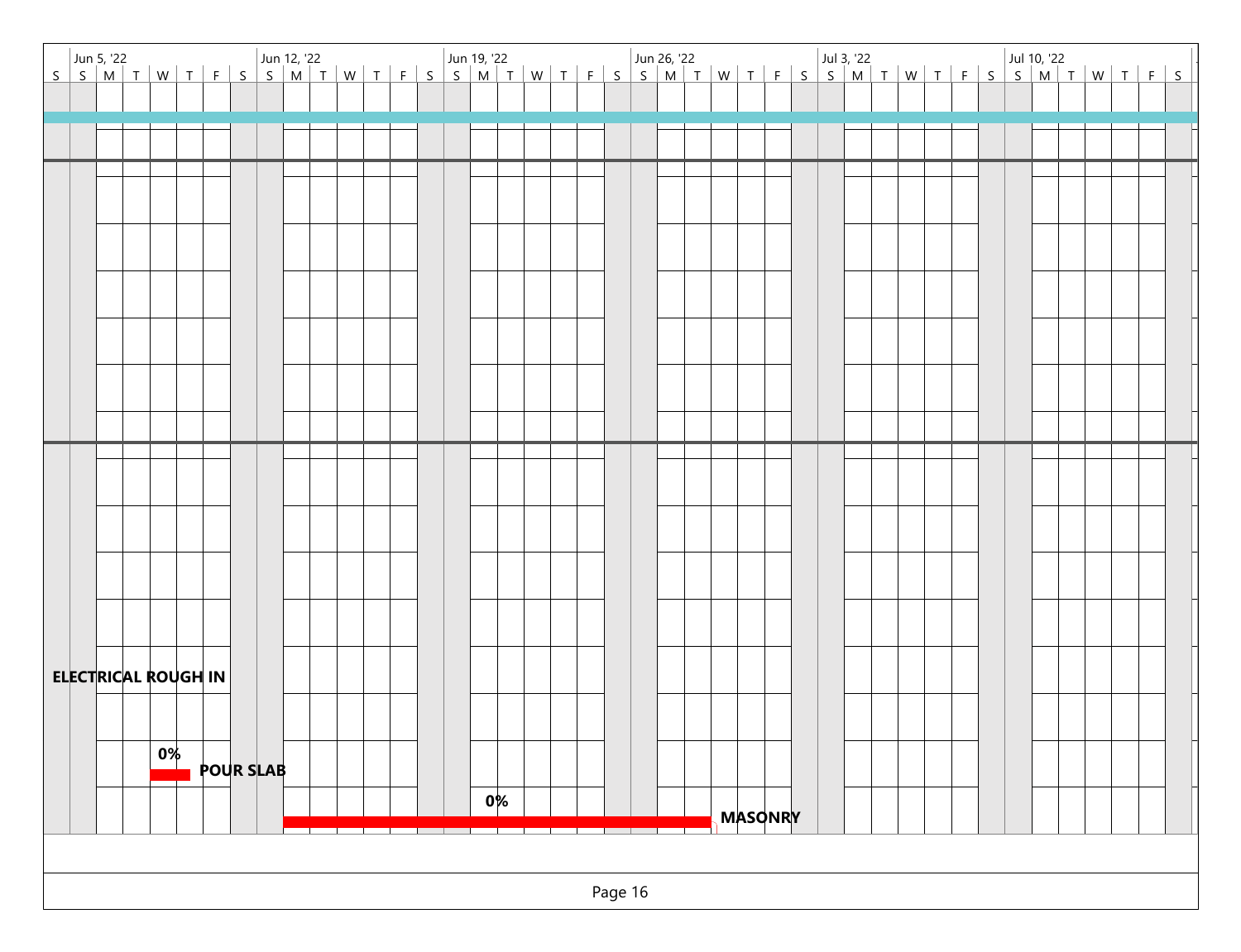|                       |  |  |                          |                       |  |  |  |  |  |  |  |         |  |  |                        |  |  | 0% |  |         |  |  |              |           |
|-----------------------|--|--|--------------------------|-----------------------|--|--|--|--|--|--|--|---------|--|--|------------------------|--|--|----|--|---------|--|--|--------------|-----------|
|                       |  |  |                          |                       |  |  |  |  |  |  |  |         |  |  |                        |  |  |    |  |         |  |  |              | <b>RO</b> |
|                       |  |  |                          |                       |  |  |  |  |  |  |  |         |  |  |                        |  |  |    |  |         |  |  |              |           |
|                       |  |  |                          |                       |  |  |  |  |  |  |  |         |  |  |                        |  |  |    |  |         |  |  |              |           |
|                       |  |  |                          |                       |  |  |  |  |  |  |  |         |  |  |                        |  |  |    |  |         |  |  |              |           |
|                       |  |  |                          |                       |  |  |  |  |  |  |  |         |  |  |                        |  |  |    |  |         |  |  |              |           |
|                       |  |  |                          |                       |  |  |  |  |  |  |  |         |  |  |                        |  |  |    |  | $ 0\% $ |  |  |              |           |
|                       |  |  |                          |                       |  |  |  |  |  |  |  |         |  |  |                        |  |  |    |  |         |  |  | <b>PLUME</b> |           |
|                       |  |  |                          |                       |  |  |  |  |  |  |  |         |  |  |                        |  |  |    |  | $ 0\% $ |  |  |              |           |
|                       |  |  |                          |                       |  |  |  |  |  |  |  |         |  |  |                        |  |  |    |  |         |  |  | <b>HVAC</b>  |           |
|                       |  |  |                          |                       |  |  |  |  |  |  |  |         |  |  |                        |  |  |    |  |         |  |  |              |           |
|                       |  |  |                          |                       |  |  |  |  |  |  |  |         |  |  |                        |  |  |    |  |         |  |  |              |           |
|                       |  |  |                          |                       |  |  |  |  |  |  |  |         |  |  |                        |  |  |    |  |         |  |  |              |           |
|                       |  |  |                          |                       |  |  |  |  |  |  |  |         |  |  |                        |  |  |    |  |         |  |  |              |           |
|                       |  |  |                          |                       |  |  |  |  |  |  |  |         |  |  |                        |  |  |    |  |         |  |  |              |           |
|                       |  |  |                          |                       |  |  |  |  |  |  |  |         |  |  | <b>NEW SLUDGE BEDS</b> |  |  |    |  |         |  |  |              |           |
|                       |  |  |                          |                       |  |  |  |  |  |  |  |         |  |  |                        |  |  |    |  |         |  |  |              |           |
|                       |  |  |                          |                       |  |  |  |  |  |  |  |         |  |  |                        |  |  |    |  |         |  |  |              |           |
|                       |  |  |                          |                       |  |  |  |  |  |  |  |         |  |  | SITE PIPING            |  |  |    |  |         |  |  |              |           |
| о на боло             |  |  |                          |                       |  |  |  |  |  |  |  |         |  |  |                        |  |  |    |  |         |  |  |              |           |
|                       |  |  |                          | <b>FORM BED FLOOR</b> |  |  |  |  |  |  |  |         |  |  |                        |  |  |    |  |         |  |  |              |           |
|                       |  |  |                          |                       |  |  |  |  |  |  |  |         |  |  |                        |  |  |    |  |         |  |  |              |           |
|                       |  |  |                          |                       |  |  |  |  |  |  |  |         |  |  |                        |  |  |    |  |         |  |  |              |           |
|                       |  |  |                          |                       |  |  |  |  |  |  |  |         |  |  |                        |  |  |    |  |         |  |  |              |           |
|                       |  |  | <b>BED REINFORCEMENT</b> |                       |  |  |  |  |  |  |  |         |  |  |                        |  |  |    |  |         |  |  |              |           |
|                       |  |  |                          |                       |  |  |  |  |  |  |  |         |  |  |                        |  |  |    |  |         |  |  |              |           |
| <b>POUR BED FLOOR</b> |  |  |                          |                       |  |  |  |  |  |  |  |         |  |  |                        |  |  |    |  |         |  |  |              |           |
|                       |  |  |                          |                       |  |  |  |  |  |  |  |         |  |  |                        |  |  |    |  |         |  |  |              |           |
|                       |  |  |                          |                       |  |  |  |  |  |  |  |         |  |  |                        |  |  |    |  |         |  |  |              |           |
|                       |  |  |                          |                       |  |  |  |  |  |  |  |         |  |  |                        |  |  |    |  |         |  |  |              |           |
|                       |  |  |                          |                       |  |  |  |  |  |  |  |         |  |  |                        |  |  |    |  |         |  |  |              |           |
|                       |  |  |                          |                       |  |  |  |  |  |  |  |         |  |  |                        |  |  |    |  |         |  |  |              |           |
|                       |  |  |                          |                       |  |  |  |  |  |  |  |         |  |  |                        |  |  |    |  |         |  |  |              |           |
|                       |  |  |                          |                       |  |  |  |  |  |  |  | Page 17 |  |  |                        |  |  |    |  |         |  |  |              |           |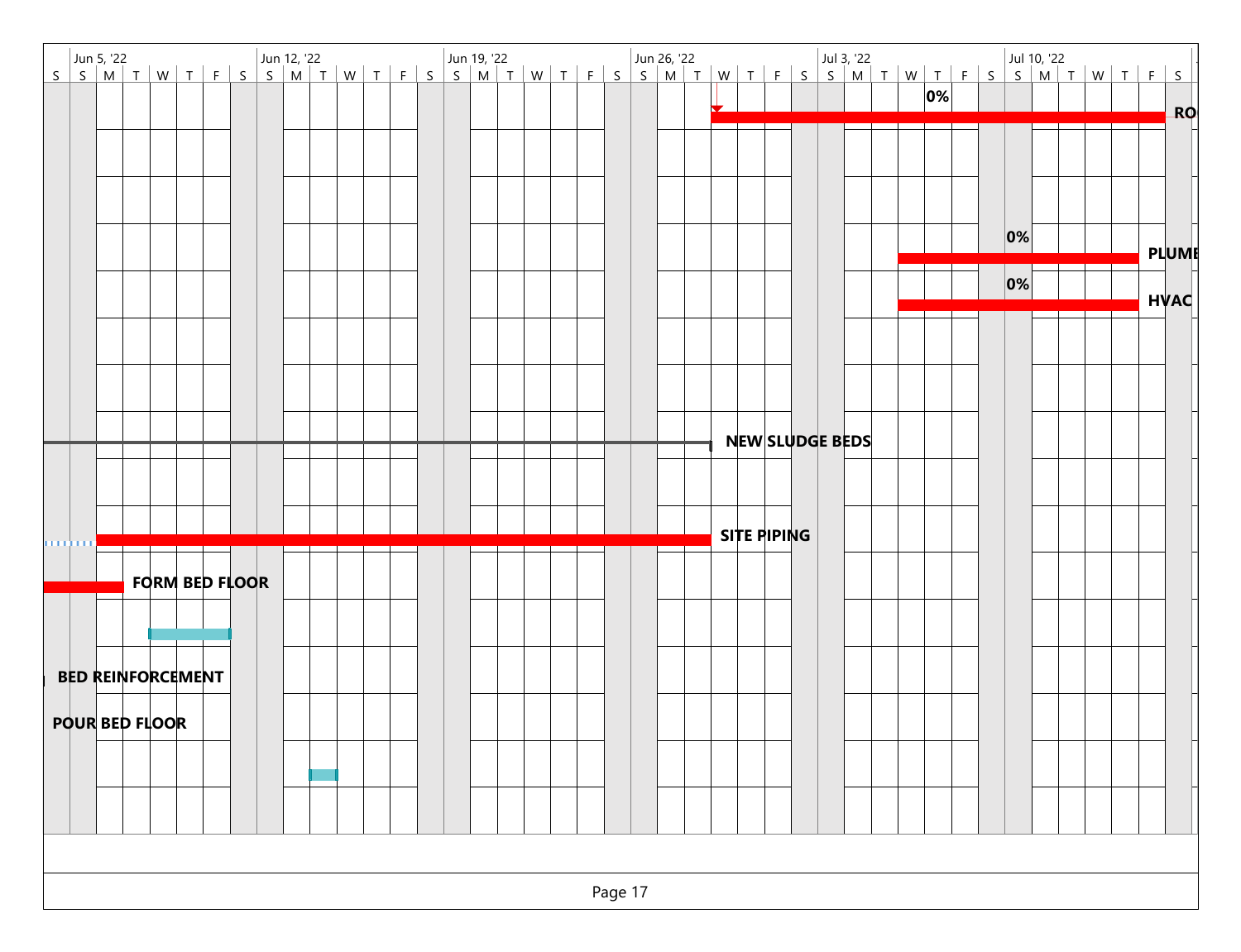| Jun 5, '22<br>S S M T   W   T   F   S   S   M   T   W   T   F   S   S   M   T   W   T   F   S   S   M   T   W   T   F   S  <br>S   S   M   T   W   T   F   S   S   M   T   W   T   F   S   S   M   T   W   T   F   S   S   M   T |
|----------------------------------------------------------------------------------------------------------------------------------------------------------------------------------------------------------------------------------|
|                                                                                                                                                                                                                                  |
|                                                                                                                                                                                                                                  |
|                                                                                                                                                                                                                                  |
|                                                                                                                                                                                                                                  |
|                                                                                                                                                                                                                                  |
|                                                                                                                                                                                                                                  |
|                                                                                                                                                                                                                                  |
|                                                                                                                                                                                                                                  |
|                                                                                                                                                                                                                                  |
|                                                                                                                                                                                                                                  |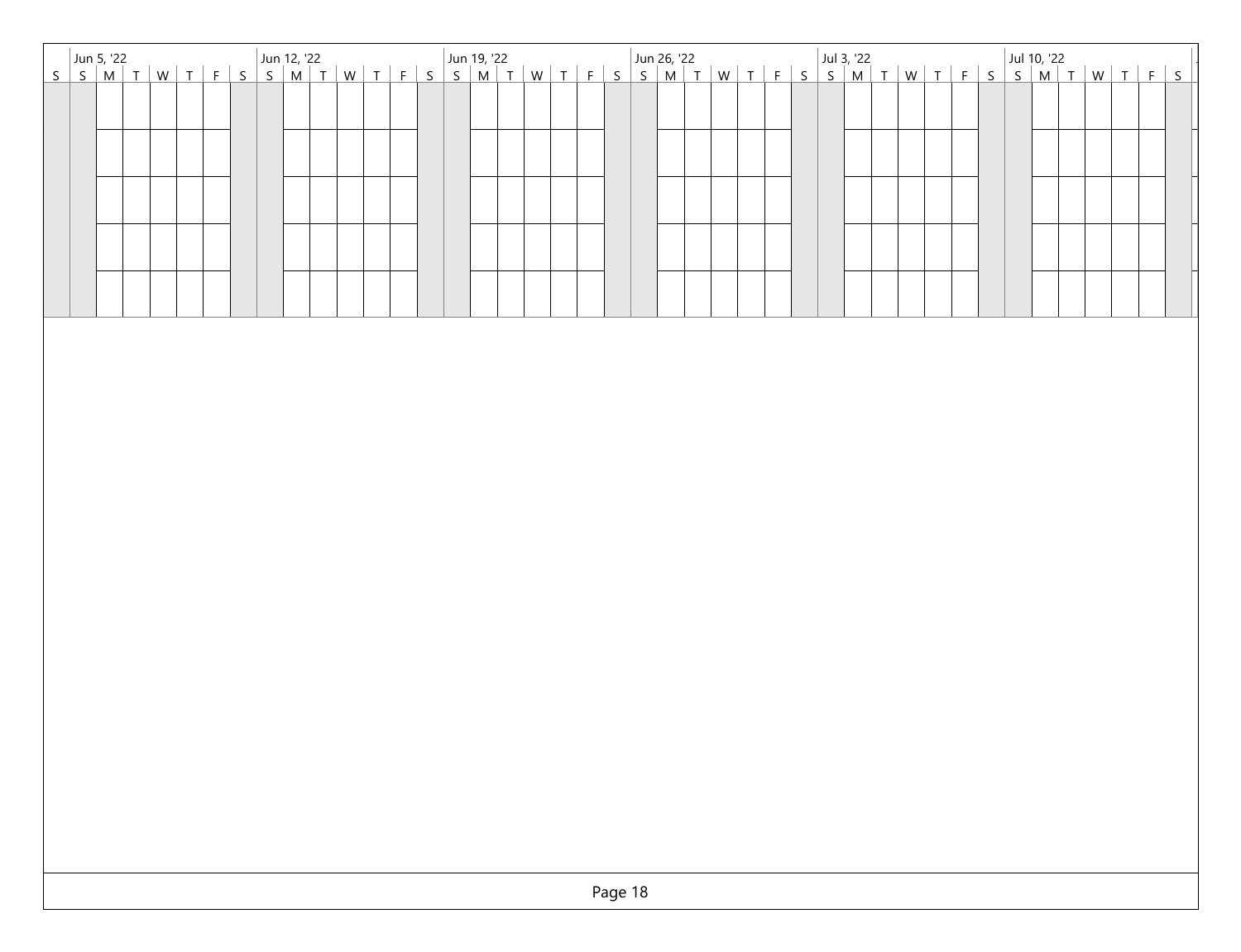|  |  |  |  |  |  |  |  |  |  |  | Page 19 |  |  |  |  |  |  |  |  |  |  |  |
|--|--|--|--|--|--|--|--|--|--|--|---------|--|--|--|--|--|--|--|--|--|--|--|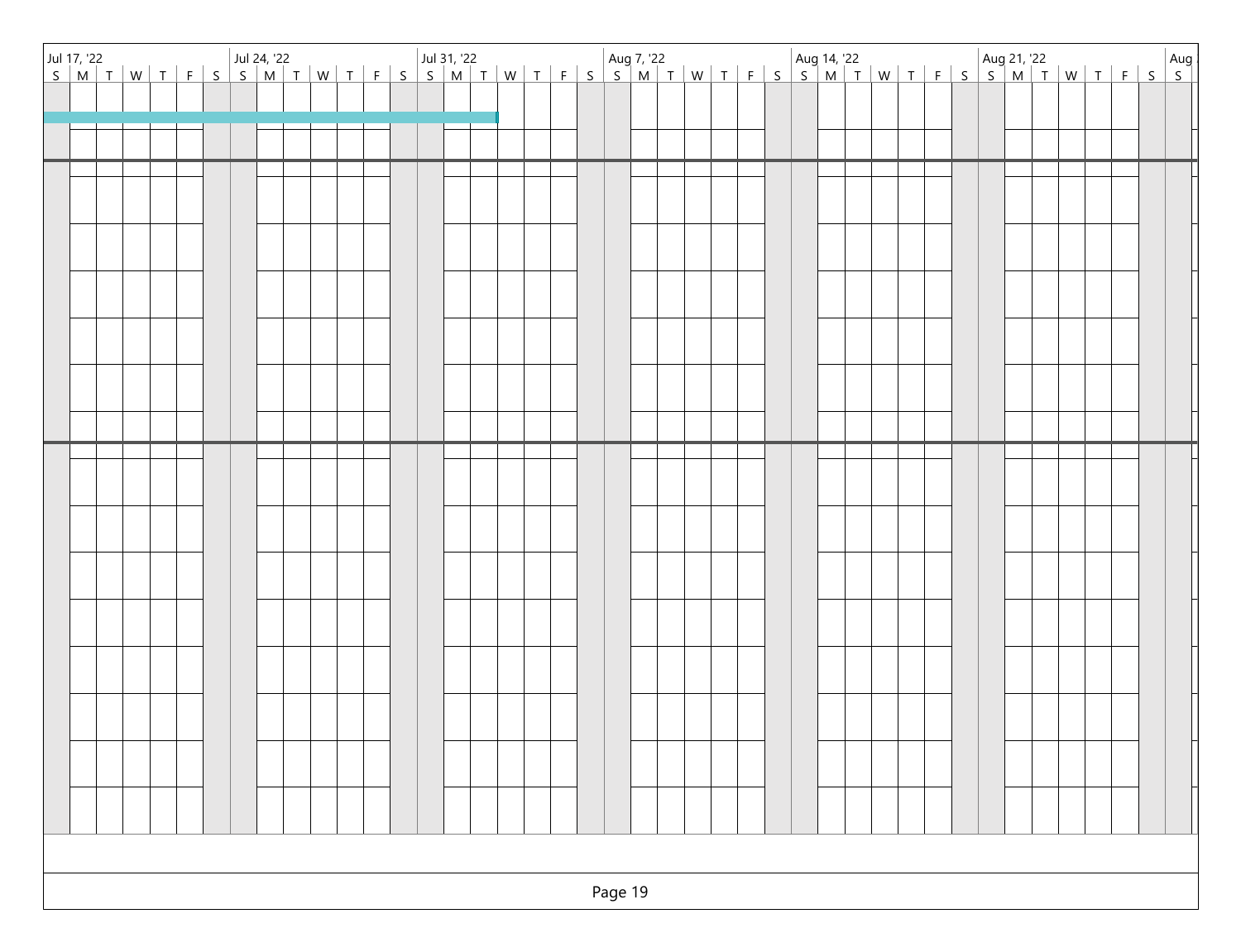|            |              |         | Jul 17, '22<br>  S   M   T   W   T   F   S   S   M   T   W   T   F   S   S   M   T   W   T   F   S   S   M   T   W   T   F   S   S   M   T   W   T   F   S   S   M   T   W   T   F   S   S   M   T   W   T   F   S   S   M   T |  |  |  |  |  |  |  |  |  |  |  |    |  |  |  |  |  |  |  |  |  |
|------------|--------------|---------|--------------------------------------------------------------------------------------------------------------------------------------------------------------------------------------------------------------------------------|--|--|--|--|--|--|--|--|--|--|--|----|--|--|--|--|--|--|--|--|--|
|            |              |         |                                                                                                                                                                                                                                |  |  |  |  |  |  |  |  |  |  |  |    |  |  |  |  |  |  |  |  |  |
| <b>OOF</b> |              |         |                                                                                                                                                                                                                                |  |  |  |  |  |  |  |  |  |  |  |    |  |  |  |  |  |  |  |  |  |
|            |              | $ 0\% $ |                                                                                                                                                                                                                                |  |  |  |  |  |  |  |  |  |  |  |    |  |  |  |  |  |  |  |  |  |
|            |              |         | <b>WALL COATINGS</b>                                                                                                                                                                                                           |  |  |  |  |  |  |  |  |  |  |  |    |  |  |  |  |  |  |  |  |  |
|            |              |         |                                                                                                                                                                                                                                |  |  |  |  |  |  |  |  |  |  |  | 0% |  |  |  |  |  |  |  |  |  |
|            |              |         |                                                                                                                                                                                                                                |  |  |  |  |  |  |  |  |  |  |  |    |  |  |  |  |  |  |  |  |  |
|            | <b>MBING</b> |         |                                                                                                                                                                                                                                |  |  |  |  |  |  |  |  |  |  |  |    |  |  |  |  |  |  |  |  |  |
|            |              |         |                                                                                                                                                                                                                                |  |  |  |  |  |  |  |  |  |  |  |    |  |  |  |  |  |  |  |  |  |
| C          |              |         |                                                                                                                                                                                                                                |  |  |  |  |  |  |  |  |  |  |  |    |  |  |  |  |  |  |  |  |  |
|            |              |         |                                                                                                                                                                                                                                |  |  |  |  |  |  |  |  |  |  |  |    |  |  |  |  |  |  |  |  |  |
|            |              |         |                                                                                                                                                                                                                                |  |  |  |  |  |  |  |  |  |  |  |    |  |  |  |  |  |  |  |  |  |
|            |              |         |                                                                                                                                                                                                                                |  |  |  |  |  |  |  |  |  |  |  |    |  |  |  |  |  |  |  |  |  |
|            |              |         |                                                                                                                                                                                                                                |  |  |  |  |  |  |  |  |  |  |  |    |  |  |  |  |  |  |  |  |  |
|            |              |         |                                                                                                                                                                                                                                |  |  |  |  |  |  |  |  |  |  |  |    |  |  |  |  |  |  |  |  |  |
|            |              |         |                                                                                                                                                                                                                                |  |  |  |  |  |  |  |  |  |  |  |    |  |  |  |  |  |  |  |  |  |
|            |              |         |                                                                                                                                                                                                                                |  |  |  |  |  |  |  |  |  |  |  |    |  |  |  |  |  |  |  |  |  |
|            |              |         |                                                                                                                                                                                                                                |  |  |  |  |  |  |  |  |  |  |  |    |  |  |  |  |  |  |  |  |  |
|            |              |         |                                                                                                                                                                                                                                |  |  |  |  |  |  |  |  |  |  |  |    |  |  |  |  |  |  |  |  |  |
|            |              |         |                                                                                                                                                                                                                                |  |  |  |  |  |  |  |  |  |  |  |    |  |  |  |  |  |  |  |  |  |
|            |              |         |                                                                                                                                                                                                                                |  |  |  |  |  |  |  |  |  |  |  |    |  |  |  |  |  |  |  |  |  |
|            |              |         |                                                                                                                                                                                                                                |  |  |  |  |  |  |  |  |  |  |  |    |  |  |  |  |  |  |  |  |  |
|            |              |         |                                                                                                                                                                                                                                |  |  |  |  |  |  |  |  |  |  |  |    |  |  |  |  |  |  |  |  |  |
|            |              |         |                                                                                                                                                                                                                                |  |  |  |  |  |  |  |  |  |  |  |    |  |  |  |  |  |  |  |  |  |
|            |              |         |                                                                                                                                                                                                                                |  |  |  |  |  |  |  |  |  |  |  |    |  |  |  |  |  |  |  |  |  |
|            |              |         |                                                                                                                                                                                                                                |  |  |  |  |  |  |  |  |  |  |  |    |  |  |  |  |  |  |  |  |  |
|            |              |         |                                                                                                                                                                                                                                |  |  |  |  |  |  |  |  |  |  |  |    |  |  |  |  |  |  |  |  |  |
|            |              |         |                                                                                                                                                                                                                                |  |  |  |  |  |  |  |  |  |  |  |    |  |  |  |  |  |  |  |  |  |
|            |              |         |                                                                                                                                                                                                                                |  |  |  |  |  |  |  |  |  |  |  |    |  |  |  |  |  |  |  |  |  |
|            |              |         |                                                                                                                                                                                                                                |  |  |  |  |  |  |  |  |  |  |  |    |  |  |  |  |  |  |  |  |  |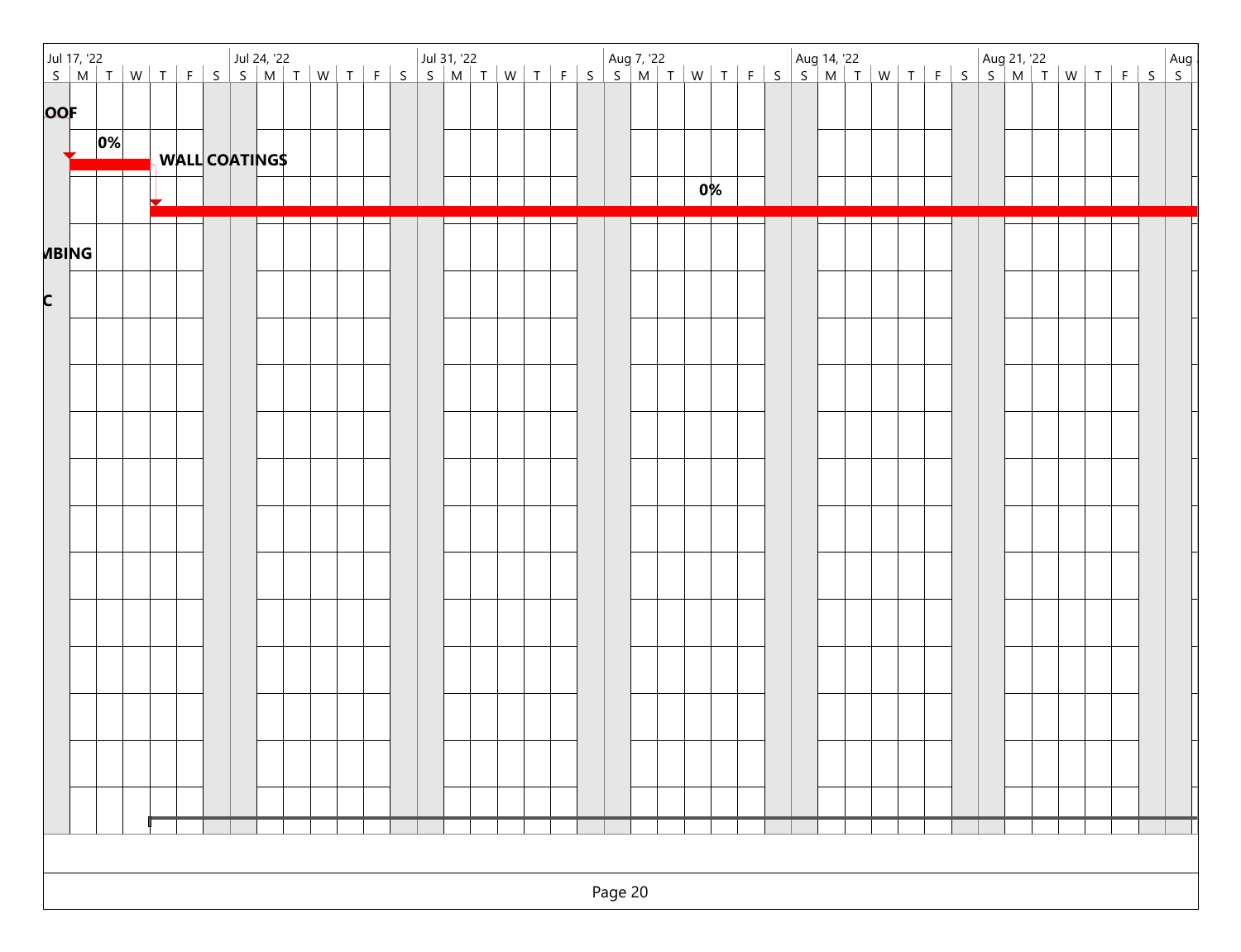|  |  |  |    |  |  |  |  |  |  |                        |  |  |         |  |  |  |                         |  |    |  |  |  |    |  | Aug<br>S                              |
|--|--|--|----|--|--|--|--|--|--|------------------------|--|--|---------|--|--|--|-------------------------|--|----|--|--|--|----|--|---------------------------------------|
|  |  |  |    |  |  |  |  |  |  |                        |  |  |         |  |  |  |                         |  | 0% |  |  |  |    |  | <b>SHAPE AND GRADE SITE &amp; PON</b> |
|  |  |  | 0% |  |  |  |  |  |  | CONCRETE WORK IN PONDS |  |  |         |  |  |  |                         |  |    |  |  |  |    |  |                                       |
|  |  |  |    |  |  |  |  |  |  | 0%                     |  |  |         |  |  |  |                         |  |    |  |  |  |    |  |                                       |
|  |  |  |    |  |  |  |  |  |  |                        |  |  |         |  |  |  | <b>RIP RAP IN PONDS</b> |  |    |  |  |  |    |  |                                       |
|  |  |  |    |  |  |  |  |  |  |                        |  |  |         |  |  |  | $ 0\% $                 |  |    |  |  |  |    |  | CONCRETE WORK AROUND BUILDING         |
|  |  |  |    |  |  |  |  |  |  |                        |  |  |         |  |  |  |                         |  |    |  |  |  | 0% |  |                                       |
|  |  |  |    |  |  |  |  |  |  |                        |  |  |         |  |  |  |                         |  |    |  |  |  |    |  |                                       |
|  |  |  |    |  |  |  |  |  |  |                        |  |  |         |  |  |  |                         |  |    |  |  |  |    |  |                                       |
|  |  |  |    |  |  |  |  |  |  |                        |  |  |         |  |  |  |                         |  |    |  |  |  |    |  |                                       |
|  |  |  |    |  |  |  |  |  |  |                        |  |  |         |  |  |  |                         |  |    |  |  |  |    |  |                                       |
|  |  |  |    |  |  |  |  |  |  |                        |  |  |         |  |  |  |                         |  |    |  |  |  |    |  |                                       |
|  |  |  |    |  |  |  |  |  |  |                        |  |  |         |  |  |  |                         |  |    |  |  |  |    |  |                                       |
|  |  |  |    |  |  |  |  |  |  |                        |  |  |         |  |  |  |                         |  |    |  |  |  |    |  |                                       |
|  |  |  |    |  |  |  |  |  |  |                        |  |  |         |  |  |  |                         |  |    |  |  |  |    |  |                                       |
|  |  |  |    |  |  |  |  |  |  |                        |  |  |         |  |  |  |                         |  |    |  |  |  |    |  |                                       |
|  |  |  |    |  |  |  |  |  |  |                        |  |  |         |  |  |  |                         |  |    |  |  |  |    |  |                                       |
|  |  |  |    |  |  |  |  |  |  |                        |  |  |         |  |  |  |                         |  |    |  |  |  |    |  |                                       |
|  |  |  |    |  |  |  |  |  |  |                        |  |  |         |  |  |  |                         |  |    |  |  |  |    |  |                                       |
|  |  |  |    |  |  |  |  |  |  |                        |  |  |         |  |  |  |                         |  |    |  |  |  |    |  |                                       |
|  |  |  |    |  |  |  |  |  |  |                        |  |  |         |  |  |  |                         |  |    |  |  |  |    |  |                                       |
|  |  |  |    |  |  |  |  |  |  |                        |  |  |         |  |  |  |                         |  |    |  |  |  |    |  |                                       |
|  |  |  |    |  |  |  |  |  |  |                        |  |  | Page 21 |  |  |  |                         |  |    |  |  |  |    |  |                                       |
|  |  |  |    |  |  |  |  |  |  |                        |  |  |         |  |  |  |                         |  |    |  |  |  |    |  |                                       |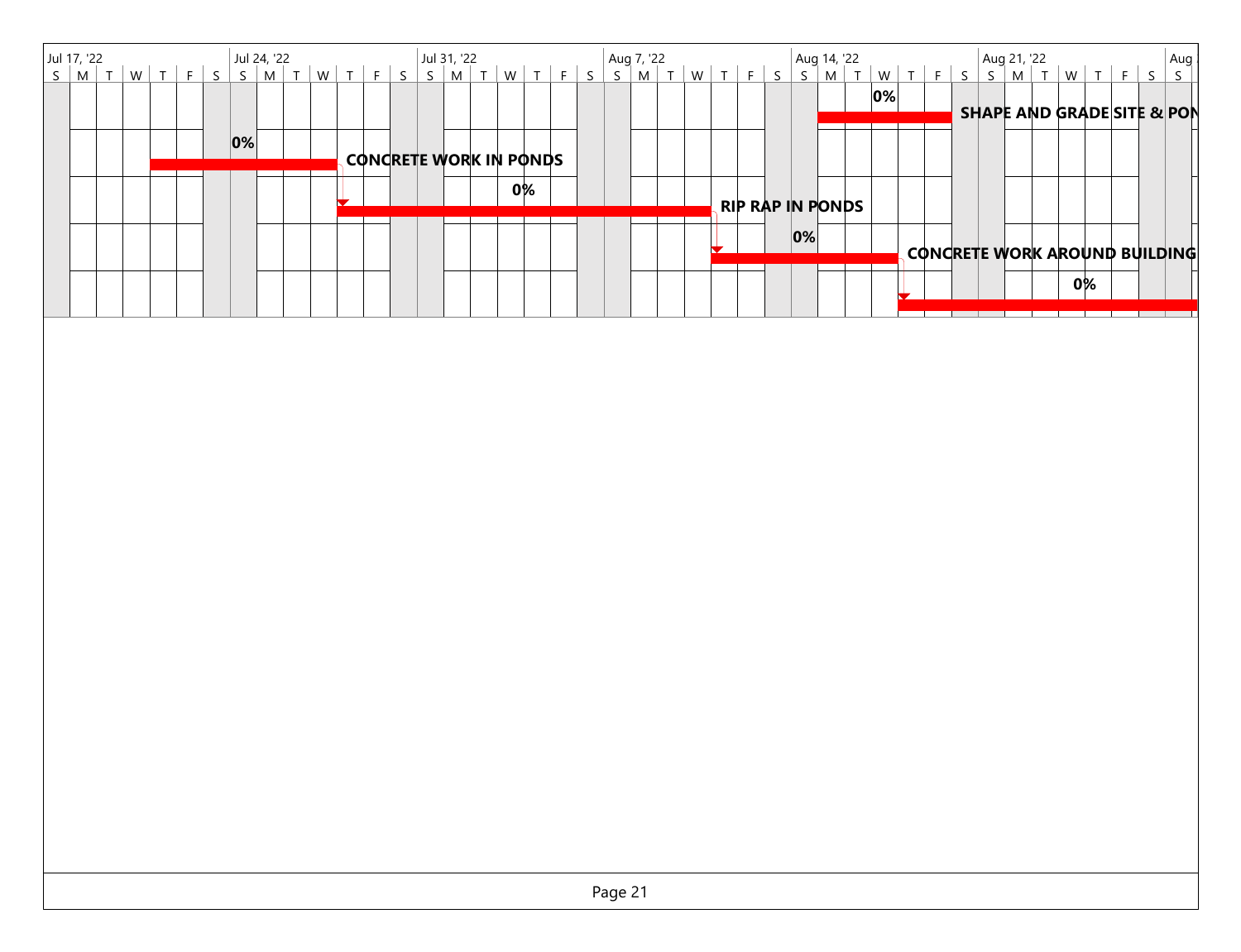|  |  |  |  |  |  |  |  |  |  |         |  |  |  |  | <b>CONSTRUCTION TIME WITH MODIFIED TIME</b> |  |  |  |  |  |  |  |
|--|--|--|--|--|--|--|--|--|--|---------|--|--|--|--|---------------------------------------------|--|--|--|--|--|--|--|
|  |  |  |  |  |  |  |  |  |  |         |  |  |  |  |                                             |  |  |  |  |  |  |  |
|  |  |  |  |  |  |  |  |  |  |         |  |  |  |  |                                             |  |  |  |  |  |  |  |
|  |  |  |  |  |  |  |  |  |  |         |  |  |  |  |                                             |  |  |  |  |  |  |  |
|  |  |  |  |  |  |  |  |  |  |         |  |  |  |  |                                             |  |  |  |  |  |  |  |
|  |  |  |  |  |  |  |  |  |  |         |  |  |  |  |                                             |  |  |  |  |  |  |  |
|  |  |  |  |  |  |  |  |  |  |         |  |  |  |  |                                             |  |  |  |  |  |  |  |
|  |  |  |  |  |  |  |  |  |  |         |  |  |  |  |                                             |  |  |  |  |  |  |  |
|  |  |  |  |  |  |  |  |  |  |         |  |  |  |  | NEW BUILDING                                |  |  |  |  |  |  |  |
|  |  |  |  |  |  |  |  |  |  |         |  |  |  |  |                                             |  |  |  |  |  |  |  |
|  |  |  |  |  |  |  |  |  |  |         |  |  |  |  |                                             |  |  |  |  |  |  |  |
|  |  |  |  |  |  |  |  |  |  |         |  |  |  |  |                                             |  |  |  |  |  |  |  |
|  |  |  |  |  |  |  |  |  |  |         |  |  |  |  |                                             |  |  |  |  |  |  |  |
|  |  |  |  |  |  |  |  |  |  |         |  |  |  |  |                                             |  |  |  |  |  |  |  |
|  |  |  |  |  |  |  |  |  |  |         |  |  |  |  |                                             |  |  |  |  |  |  |  |
|  |  |  |  |  |  |  |  |  |  |         |  |  |  |  |                                             |  |  |  |  |  |  |  |
|  |  |  |  |  |  |  |  |  |  |         |  |  |  |  |                                             |  |  |  |  |  |  |  |
|  |  |  |  |  |  |  |  |  |  |         |  |  |  |  |                                             |  |  |  |  |  |  |  |
|  |  |  |  |  |  |  |  |  |  |         |  |  |  |  |                                             |  |  |  |  |  |  |  |
|  |  |  |  |  |  |  |  |  |  |         |  |  |  |  |                                             |  |  |  |  |  |  |  |
|  |  |  |  |  |  |  |  |  |  |         |  |  |  |  |                                             |  |  |  |  |  |  |  |
|  |  |  |  |  |  |  |  |  |  |         |  |  |  |  |                                             |  |  |  |  |  |  |  |
|  |  |  |  |  |  |  |  |  |  | Page 22 |  |  |  |  |                                             |  |  |  |  |  |  |  |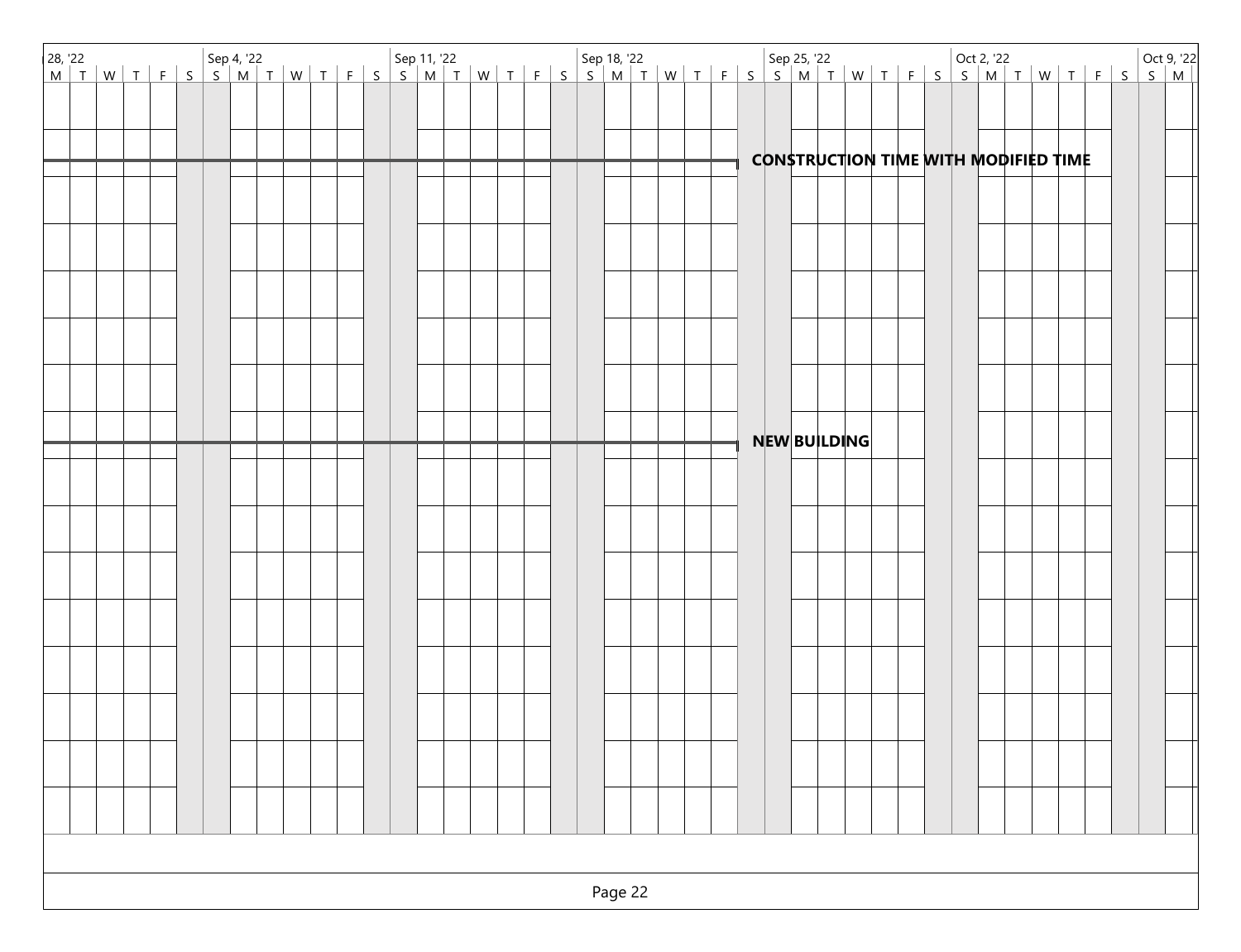